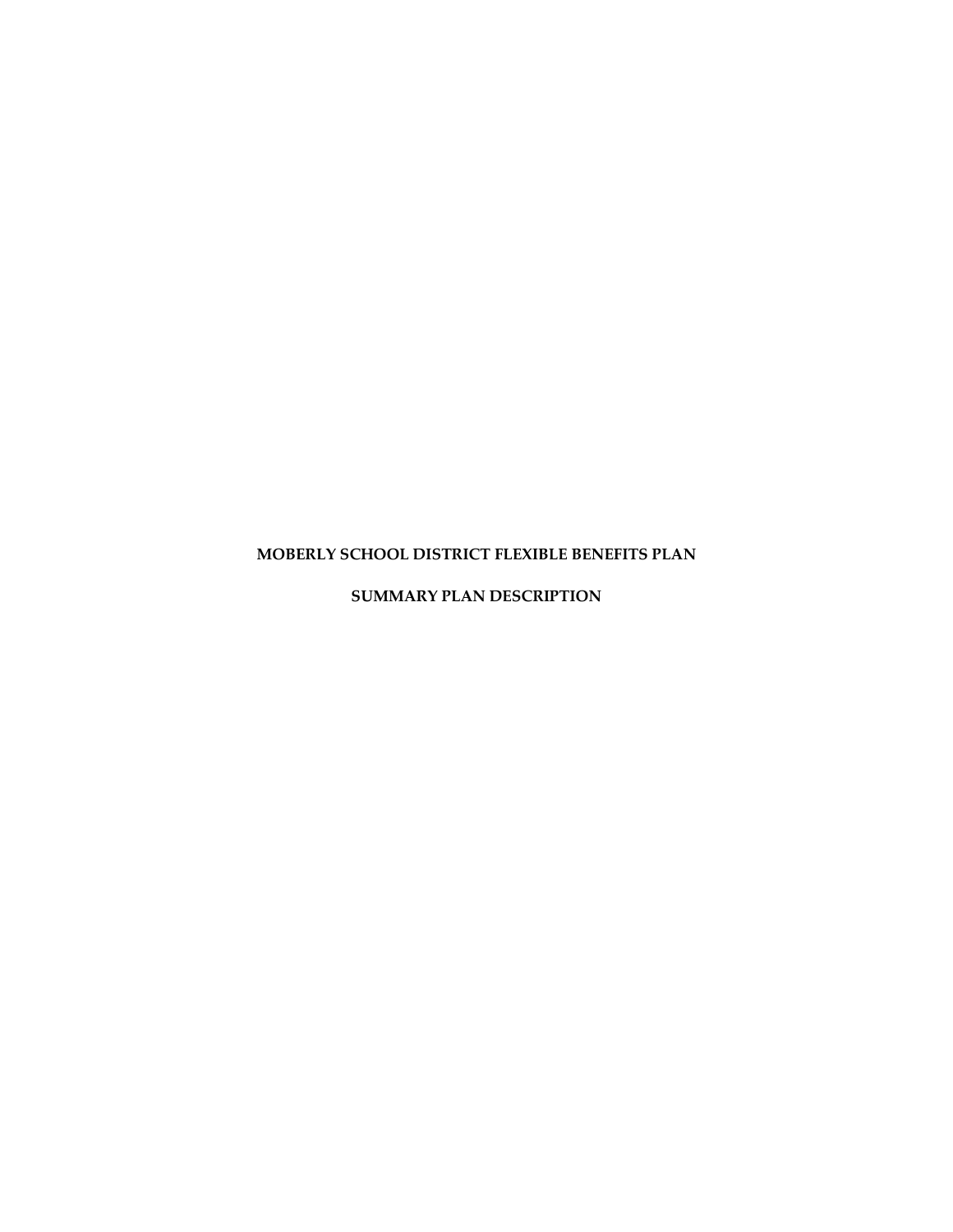# **TABLE OF CONTENTS**

# $\mathbf I$ **ELIGIBILITY**

| 1. |  |
|----|--|
| 2. |  |
|    |  |
|    |  |
| 5. |  |

# $\,$  II **OPERATION**

| . . |  |
|-----|--|
|-----|--|

# $\rm III$ **CONTRIBUTIONS**

| 1. |  |
|----|--|
| 2. |  |
| 3. |  |
| 4. |  |
| 5. |  |
| 6. |  |

# ${\bf IV}$ **BENEFITS**

| 1. |  |
|----|--|
|    |  |
|    |  |

# $\overline{\mathbf{V}}$ **BENEFIT PAYMENTS**

| 1. |  |
|----|--|
| 2. |  |
| 3. |  |
| 4. |  |
| 5. |  |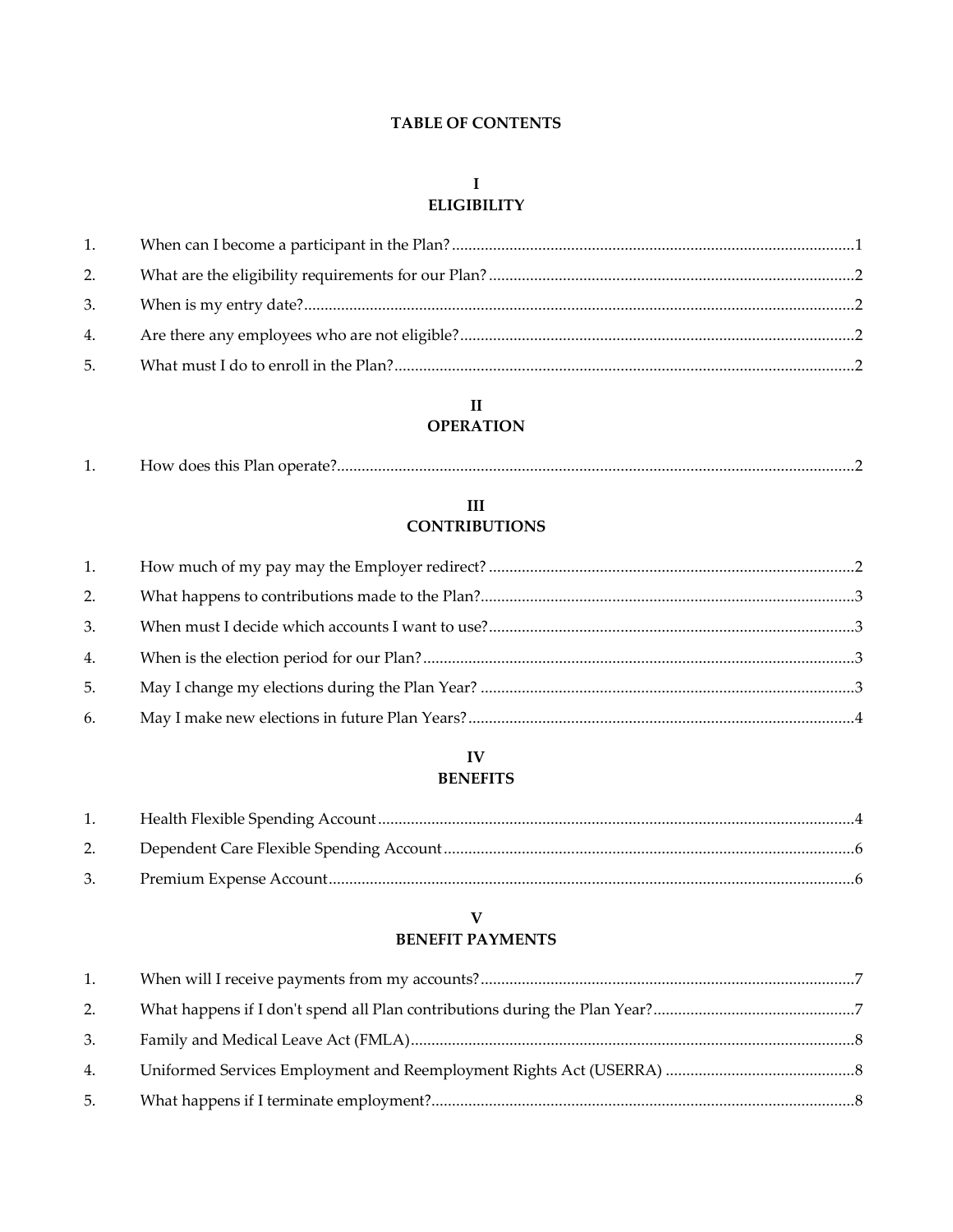| $\mathbf{b}$ |  |
|--------------|--|
|--------------|--|

# **VI HIGHLY COMPENSATED AND KEY EMPLOYEES**

# **VII**

# **PLAN ACCOUNTING**

| <b>.</b> | $\sim$<br>eriogic.<br>~~ 5tatements ………………………………………………………………………………………… |  |
|----------|------------------------------------------------------------------------|--|
|          |                                                                        |  |

# **VIII GENERAL INFORMATION ABOUT OUR PLAN**

# **IX**

# **ADDITIONAL PLAN INFORMATION**

| CONTINUIATION COVERACE RICHTS UNIDER CORRA |  |
|--------------------------------------------|--|

# **CONTINUATION COVERAGE RIGHTS UNDER COBRA**

| 1. |                                                                                              |  |
|----|----------------------------------------------------------------------------------------------|--|
| 2. |                                                                                              |  |
| 3. |                                                                                              |  |
| 4. | What factors should be considered when determining to elect COBRA continuation               |  |
| 5. |                                                                                              |  |
| 6. |                                                                                              |  |
| 7. | Is a covered Employee or Qualified Beneficiary responsible for informing the Plan            |  |
| 8. | Is a waiver before the end of the election period effective to end a Qualified Beneficiary's |  |
| 9. | Is COBRA coverage available if a Qualified Beneficiary has other group health plan coverage  |  |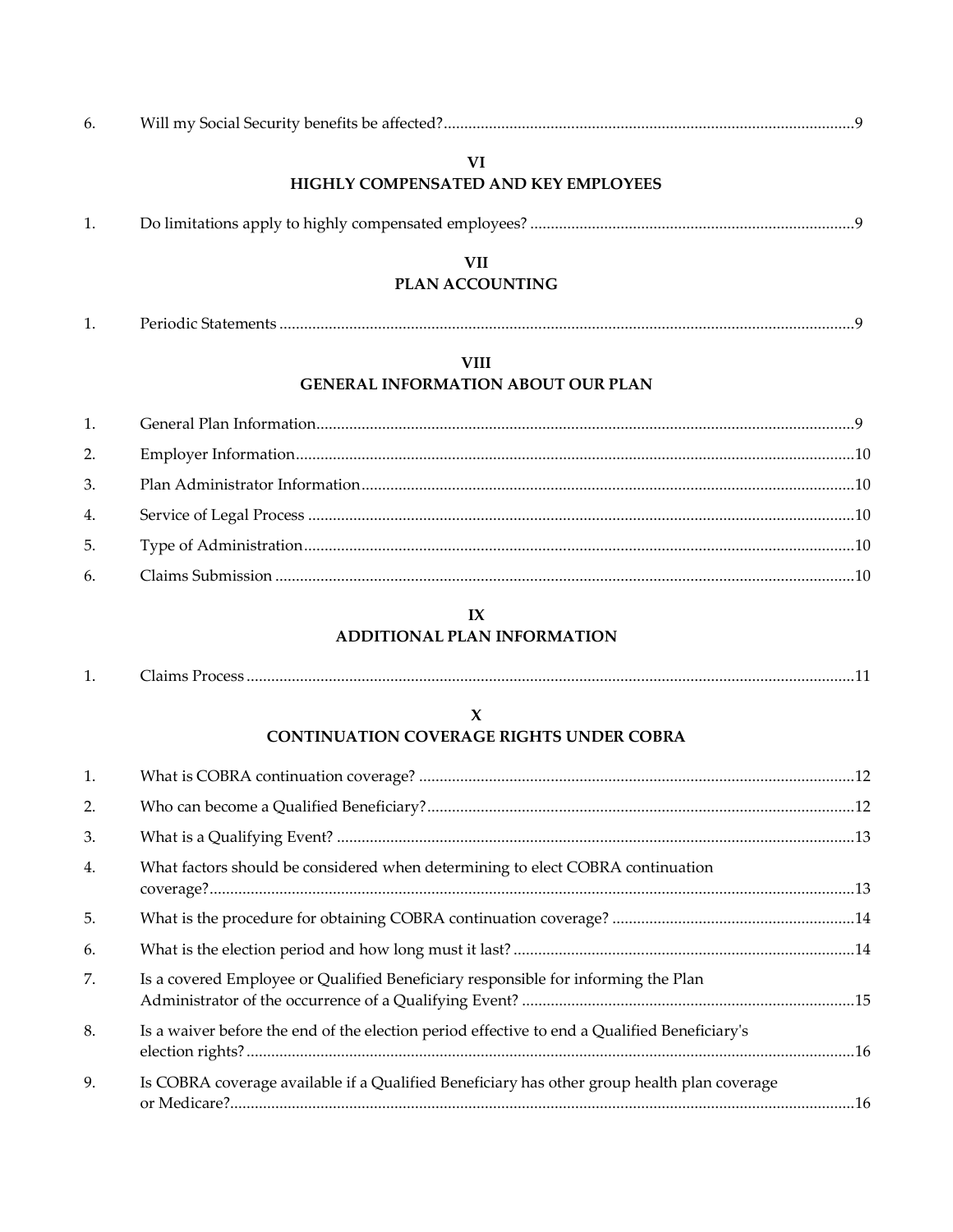| 10. | When may a Qualified Beneficiary's COBRA continuation coverage be terminated?16              |  |
|-----|----------------------------------------------------------------------------------------------|--|
| 11. |                                                                                              |  |
| 12. |                                                                                              |  |
| 13. |                                                                                              |  |
| 14. |                                                                                              |  |
| 15. | Must the Plan allow payment for COBRA continuation coverage to be made in monthly            |  |
| 16. |                                                                                              |  |
| 17. | Must a Qualified Beneficiary be given the right to enroll in a conversion health plan at the |  |
| 18. |                                                                                              |  |
|     |                                                                                              |  |

# **XI SUMMARY**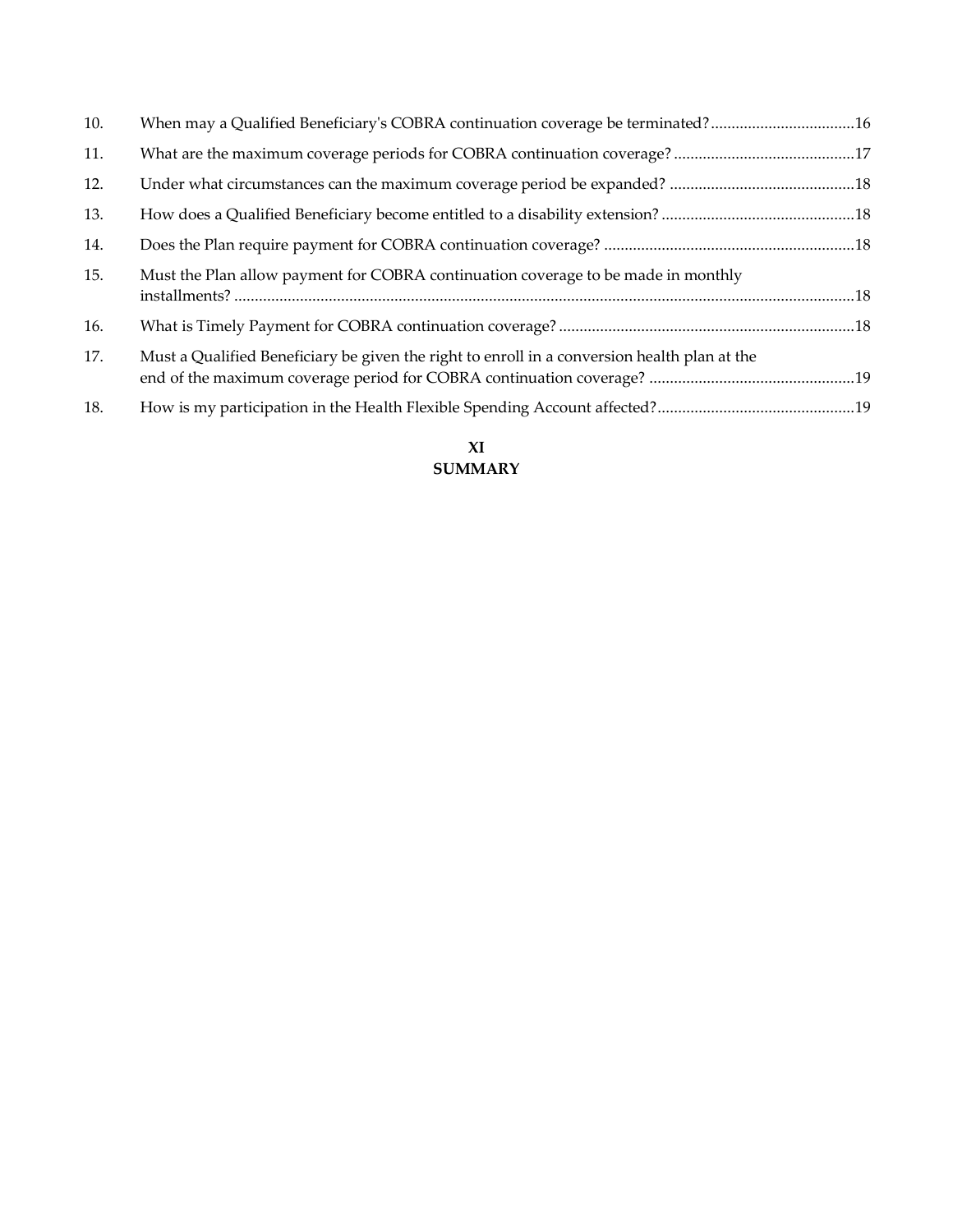#### **MOBERLY SCHOOL DISTRICT FLEXIBLE BENEFITS PLAN**

#### **INTRODUCTION**

We have amended the "Flexible Benefits Plan" that we previously established for you and other eligible employees. Under this Plan, you will be able to choose among certain benefits that we make available. The benefits that you may choose are outlined in this Summary Plan Description. We will also tell you about other important information concerning the amended Plan, such as the rules you must satisfy before you can join and the laws that protect your rights.

One of the most important features of our Plan is that the benefits being offered are generally ones that you are already paying for, but normally with money that has first been subject to income and Social Security taxes. Under our Plan, these same expenses will be paid for with a portion of your pay before Federal income or Social Security taxes are withheld. This means that you will pay less tax and have more money to spend and save.

Read this Summary Plan Description carefully so that you understand the provisions of our amended Plan and the benefits you will receive. This SPD describes the Plan's benefits and obligations as contained in the legal Plan document, which governs the operation of the Plan. The Plan document is written in much more technical and precise language. If the non-technical language in this SPD and the technical, legal language of the Plan document conflict, the Plan document always governs. Also, if there is a conflict between an insurance contract and either the Plan document or this Summary Plan Description, the insurance contract will control. If you wish to receive a copy of the legal Plan document, please contact the Administrator.

This SPD describes the current provisions of the Plan which are designed to comply with applicable legal requirements. The Plan is subject to federal laws, such as the Internal Revenue Code and other federal and state laws which may affect your rights. The provisions of the Plan are subject to revision due to a change in laws or due to pronouncements by the Internal Revenue Service (IRS) or other federal agencies. We may also amend or terminate this Plan. If the provisions of the Plan that are described in this SPD change, we will notify you.

We have attempted to answer most of the questions you may have regarding your benefits in the Plan. If this SPD does not answer all of your questions, please contact the Administrator (or other plan representative). The name and address of the Administrator can be found in the Article of this SPD entitled "General Information About the Plan."

#### **I ELIGIBILITY**

#### **1. When can I become a participant in the Plan?**

Before you become a Plan member (referred to in this Summary Plan Description as a "Participant"), there are certain rules which you must satisfy. First, you must meet the eligibility requirements and be an active employee. After that, the next step is to actually join the Plan on the "entry date" that we have established for all employees. The "entry date" is defined in Question 3 below. You will also be required to complete certain application forms before you can enroll in the Health Flexible Spending Account or Dependent Care Flexible Spending Account.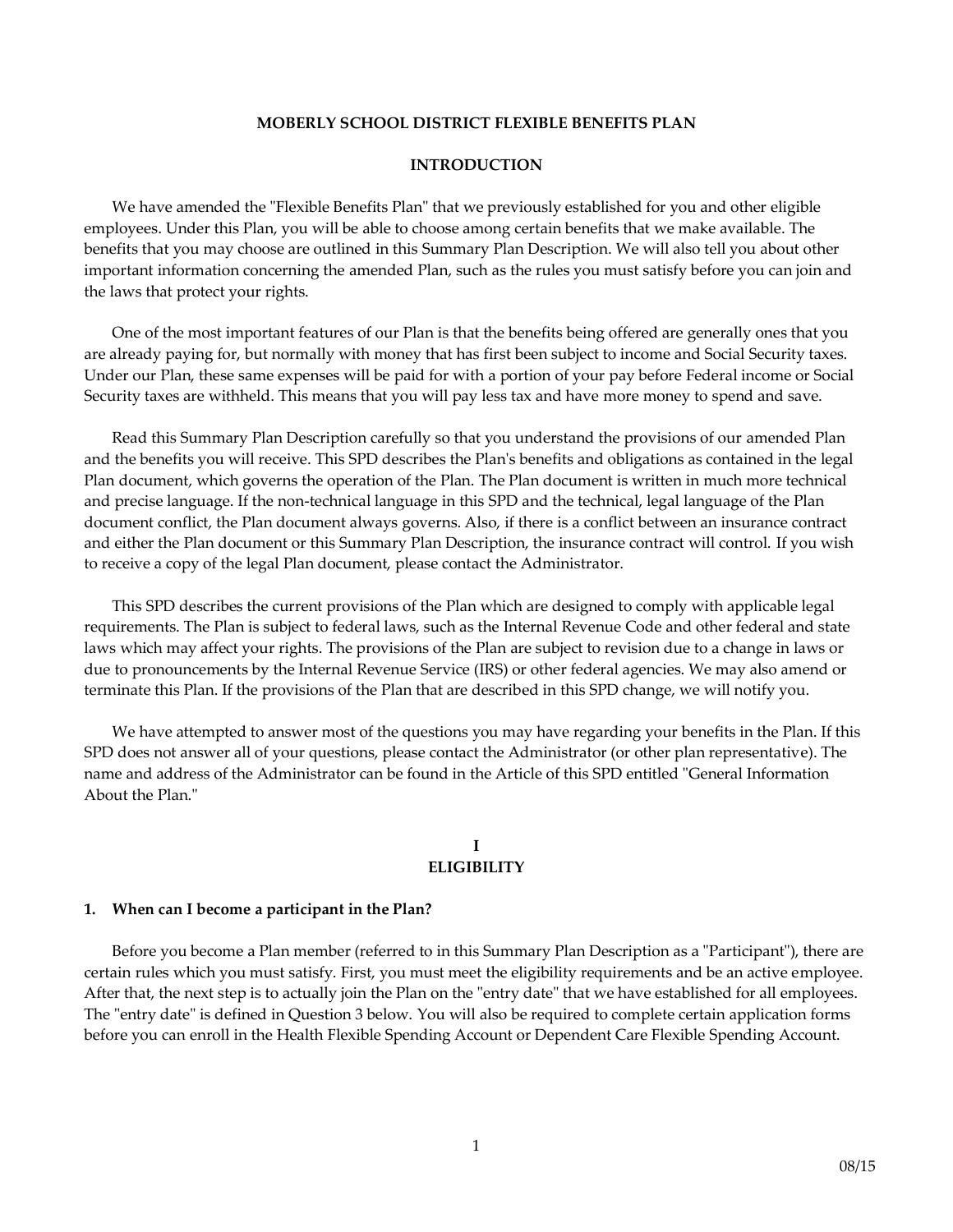#### **2. What are the eligibility requirements for our Plan?**

You will be eligible to join the Plan as of your date of hire with us. Of course, if you were already a participant before this amendment, you will remain a participant.

#### **3. When is my entry date?**

Once you have met the eligibility requirements, your entry date will be the first day of the month coinciding with or following the date you met the eligibility requirements.

#### **4. Are there any employees who are not eligible?**

Yes, there are certain employees who are not eligible to join the Plan. They are:

-- Employees who are part-time. A part-time employee is someone who works, or is expected to work, less than 32.5 hours a week.

#### **5. What must I do to enroll in the Plan?**

Before you can join the Plan, you must complete an application to participate in the Plan. The application includes your personal choices for each of the benefits which are being offered under the Plan. You must also authorize us to set some of your earnings aside in order to pay for the benefits you have elected.

However, if you are already covered under any of the insured benefits, you will automatically participate in this Plan to the extent of your premiums unless you elect not to participate in this Plan.

### **II OPERATION**

#### **1. How does this Plan operate?**

Before the start of each Plan Year, you will be able to elect to have some of your upcoming pay contributed to the Plan. These amounts will be used to pay for the benefits you have chosen. The portion of your pay that is paid to the Plan is not subject to Federal income or Social Security taxes. In other words, this allows you to use tax-free dollars to pay for certain kinds of benefits and expenses which you normally pay for with out-of-pocket, taxable dollars. However, if you receive a reimbursement for an expense under the Plan, you cannot claim a Federal income tax credit or deduction on your return. (See the Article entitled "General Information About Our Plan" for the definition of "Plan Year.")

#### **III CONTRIBUTIONS**

#### **1. How much of my pay may the Employer redirect?**

Each year, we will automatically contribute on your behalf enough of your compensation to pay for the insurance coverage provided unless you elect not to receive any or all of such coverage. You may also elect to have us contribute on your behalf enough of your compensation to pay for any other benefits that you elect under the Plan. These amounts will be deducted from your pay over the course of the year.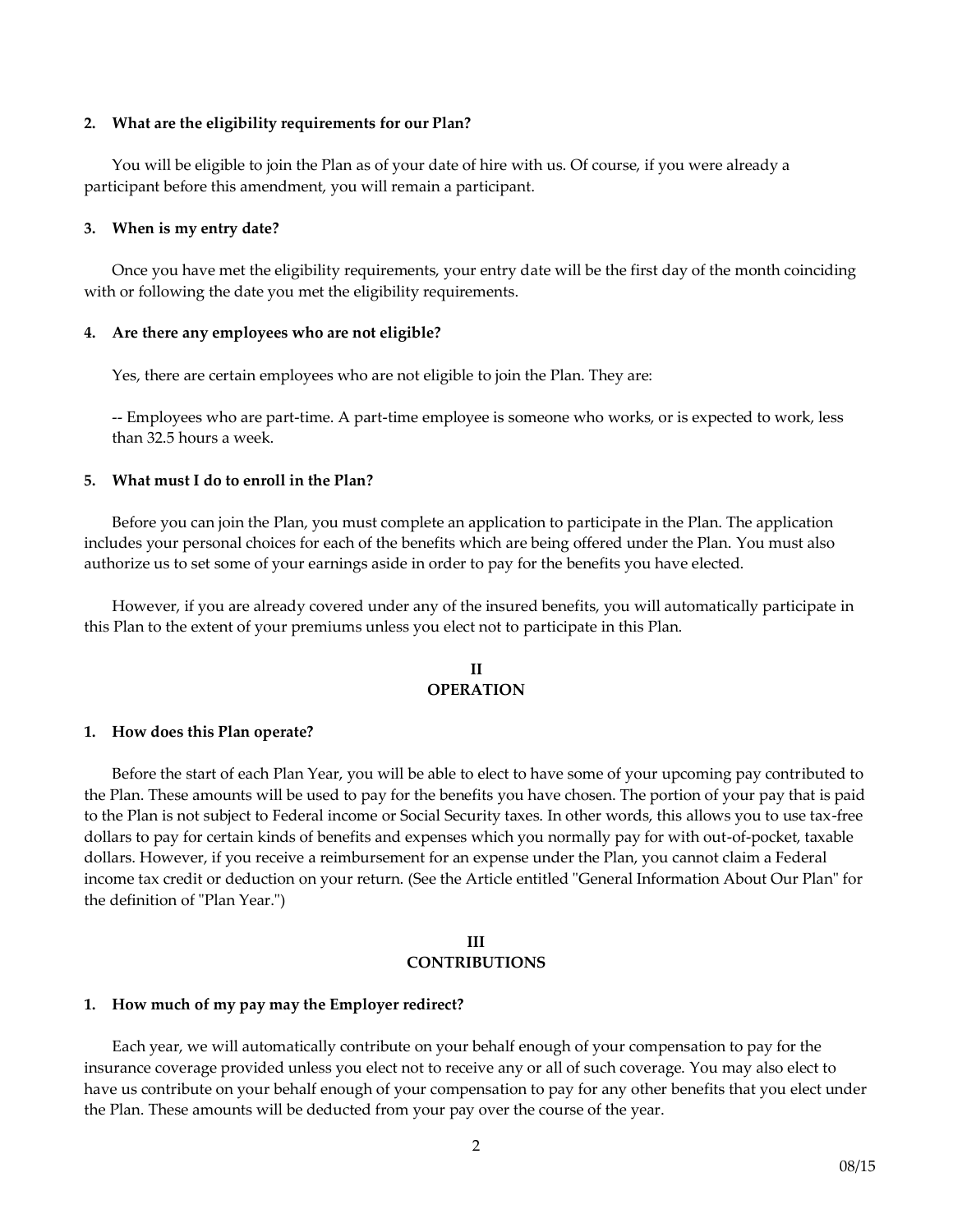#### **2. What happens to contributions made to the Plan?**

Before each Plan Year begins, you will select the benefits you want and how much of the contributions should go toward each benefit. It is very important that you make these choices carefully based on what you expect to spend on each covered benefit or expense during the Plan Year. Later, they will be used to pay for the expenses as they arise during the Plan Year.

# **3. When must I decide which accounts I want to use?**

You are required by Federal law to decide before the Plan Year begins, during the election period (defined below). You must decide two things. First, which benefits you want and, second, how much should go toward each benefit.

If you are already covered by any of the insured benefits offered by this Plan, you will automatically become a Participant to the extent of the premiums for such insurance unless you elect, during the election period (defined below), not to participate in the Plan.

# **4. When is the election period for our Plan?**

You will make your initial election on or before your entry date. (You should review Section I on Eligibility to better understand the eligibility requirements and entry date.) Then, for each following Plan Year, the election period is established by the Administrator and applied uniformly to all Participants. It will normally be a period of time prior to the beginning of each Plan Year. The Administrator will inform you each year about the election period. (See the Article entitled "General Information About Our Plan" for the definition of Plan Year.)

#### **5. May I change my elections during the Plan Year?**

Generally, you cannot change the elections you have made after the beginning of the Plan Year. However, there are certain limited situations when you can change your elections. You are permitted to change elections if you have a "change in status" and you make an election change that is consistent with the change in status. Currently, Federal law considers the following events to be a change in status:

-- Marriage, divorce, death of a spouse, legal separation or annulment;

-- Change in the number of dependents, including birth, adoption, placement for adoption, or death of a dependent;

-- Any of the following events for you, your spouse or dependent: termination or commencement of employment, a strike or lockout, commencement or return from an unpaid leave of absence, a change in worksite, or any other change in employment status that affects eligibility for benefits;

-- One of your dependents satisfies or ceases to satisfy the requirements for coverage due to change in age, student status, or any similar circumstance; and

-- A change in the place of residence of you, your spouse or dependent that would lead to a change in status, such as moving out of a coverage area for insurance.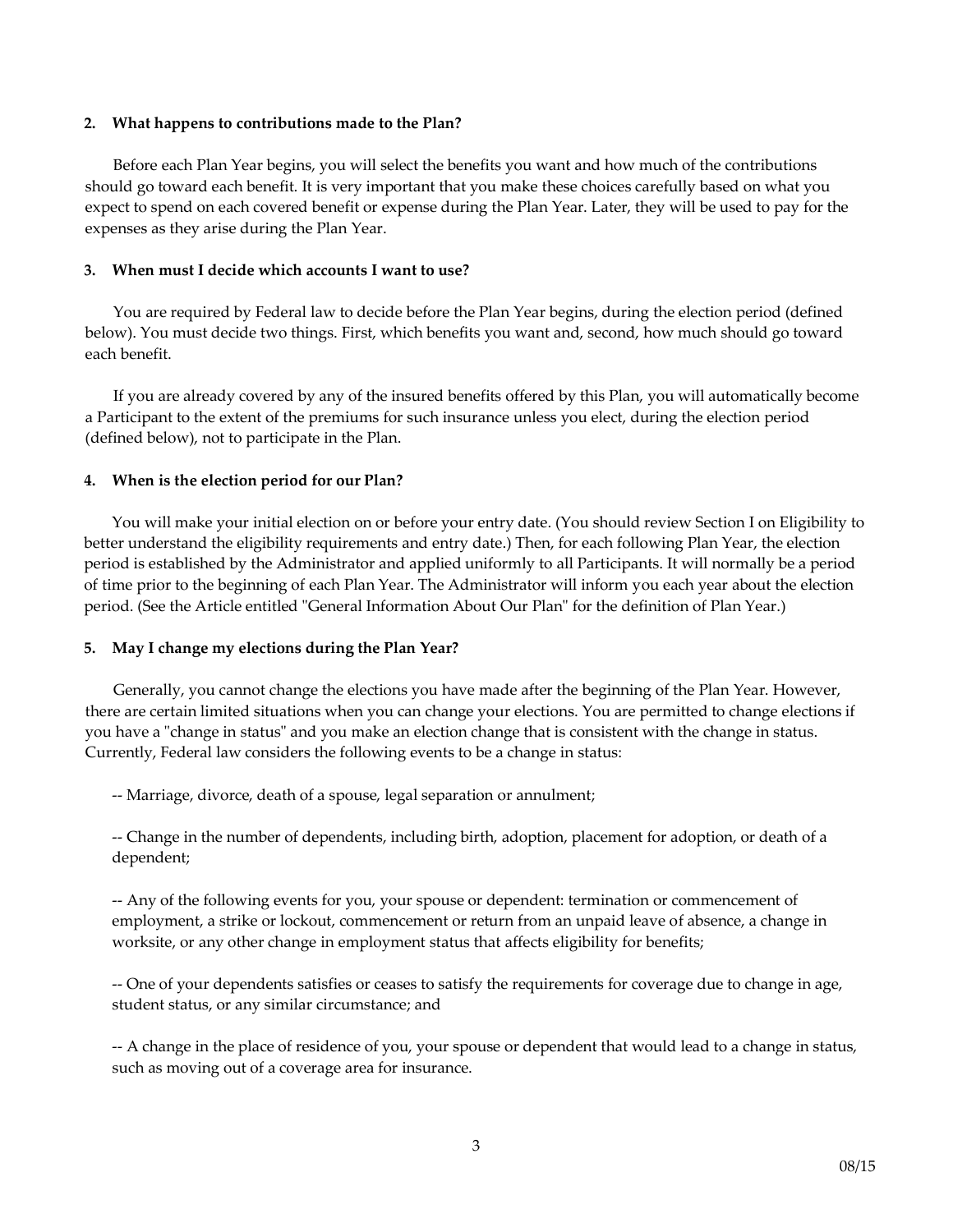In addition, if you are participating in the Dependent Care Flexible Spending Account, then there is a change in status if your dependent no longer meets the qualifications to be eligible for dependent care.

There are detailed rules on when a change in election is deemed to be consistent with a change in status. In addition, there are laws that give you rights to change health coverage for you, your spouse, or your dependents. If you change coverage due to rights you have under the law, then you can make a corresponding change in your elections under the Plan. If any of these conditions apply to you, you should contact the Administrator.

If the cost of a benefit provided under the Plan increases or decreases during a Plan Year, then we will automatically increase or decrease, as the case may be, your salary redirection election. If the cost increases significantly, you will be permitted to either make corresponding changes in your payments or revoke your election and obtain coverage under another benefit package option with similar coverage, or revoke your election entirely.

If the coverage under a Benefit is significantly curtailed or ceases during a Plan Year, then you may revoke your elections and elect to receive on a prospective basis coverage under another plan with similar coverage. In addition, if we add a new coverage option or eliminate an existing option, you may elect the newly-added option (or elect another option if an option has been eliminated) and make corresponding election changes to other options providing similar coverage. If you are not a Participant, you may elect to join the Plan. There are also certain situations when you may be able to change your elections on account of a change under the plan of your spouse's, former spouse's or dependent's employer.

These rules on change due to cost or coverage do not apply to the Health Flexible Spending Account, and you may not change your election to the Health Flexible Spending Account if you make a change due to cost or coverage for insurance.

You may not change your election under the Dependent Care Flexible Spending Account if the cost change is imposed by a dependent care provider who is your relative.

#### **6. May I make new elections in future Plan Years?**

Yes, you may. For each new Plan Year, you may change the elections that you previously made. You may also choose not to participate in the Plan for the upcoming Plan Year. If you do not make new elections during the election period before a new Plan Year begins, we will assume you want your elections for insured benefits only to remain the same and you will not be considered a Participant for the non-insured benefit options under the Plan for the upcoming Plan Year.

### **IV BENEFITS**

#### **1. Health Flexible Spending Account**

The Health Flexible Spending Account enables you to pay for expenses allowed under Sections 105 and 213(d) of the Internal Revenue Code which are not covered by our insured medical plan and save taxes at the same time. The Health Flexible Spending Account allows you to be reimbursed by the Employer for expenses incurred by you and your dependents.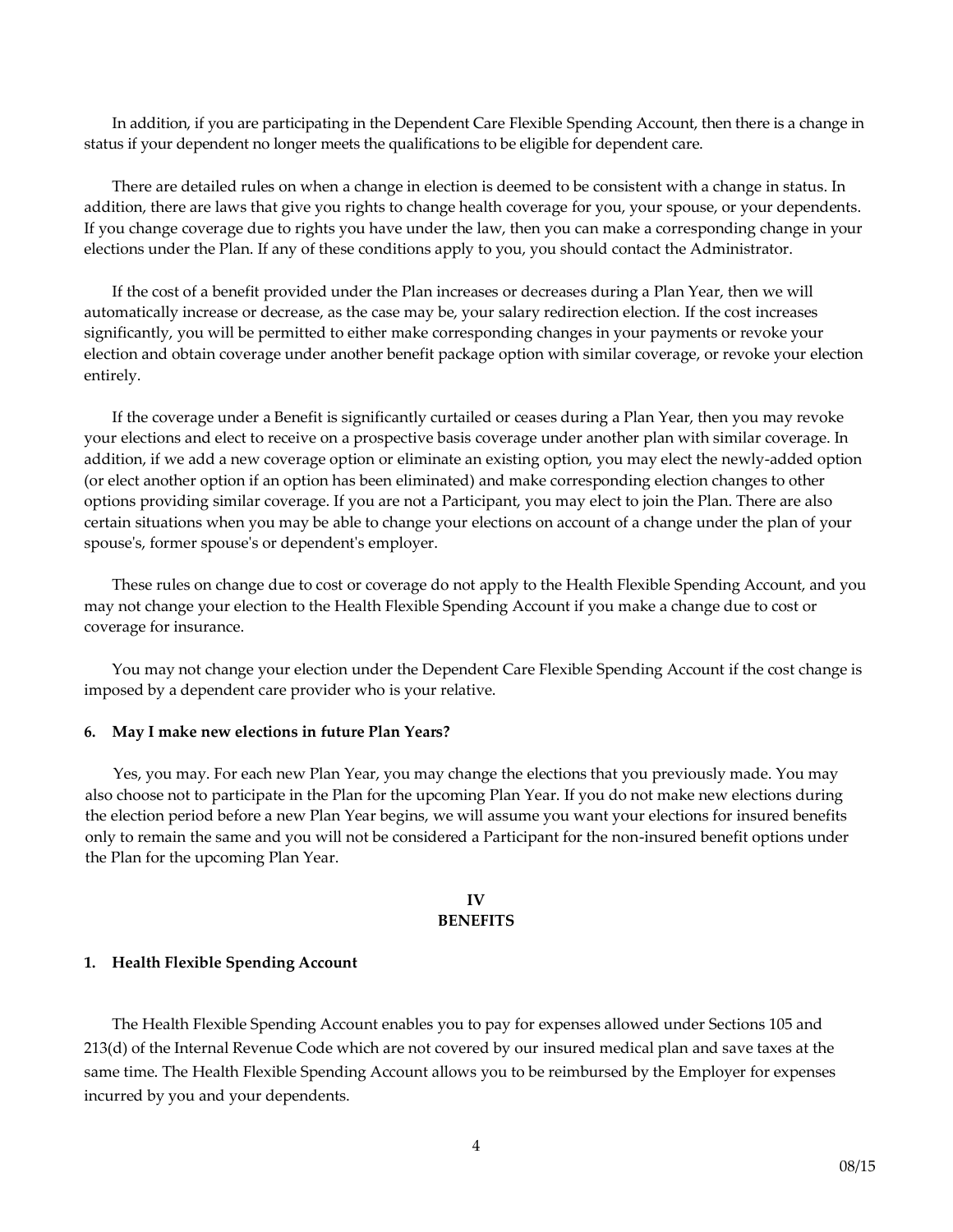Orthodontic expenses that are paid fully up-front at the time of banding are reimbursable in full after the initial service has been performed and payment made. Ongoing orthodontia payments are reimbursable only as they are paid.

Drug costs, including insulin, may be reimbursed.

You may be reimbursed for "over the counter" drugs only if those drugs are prescribed for you. You may not, however, be reimbursed for the cost of other health care coverage maintained outside of the Plan, or for long-term care expenses. A list of covered expenses is available from the Administrator.

The most that you can contribute to your Health Flexible Spending Account each Plan Year is \$2550. After 2015, the dollar limit may increase for cost of living adjustments. In order to be reimbursed for a health care expense, you must submit to the Administrator an itemized bill from the service provider. We may provide you with the option to elect a debit card to use to pay for medical expenses. The Administrator will provide you with further details. Amounts reimbursed from the Plan may not be claimed as a deduction on your personal income tax return. Reimbursement from the fund shall be paid at least once a month. Expenses under this Plan are treated as being "incurred" when you are provided with the care that gives rise to the expenses, not when you are formally billed or charged, or you pay for the medical care.

In order to be reimbursed for a health care expense, you must submit to the Administrator an itemized bill from the service provider. We may provide you with the option to elect a debit card to use to pay for medical expenses. The Administrator will provide you with further details. Amounts reimbursed from the Plan may not be claimed as a deduction on your personal income tax return. Reimbursement from the fund shall be paid at least once a month. Expenses under this Plan are treated as being "incurred" when you are provided with the care that gives rise to the expenses, not when you are formally billed or charged, or you pay for the medical care.

You may be reimbursed for expenses for any child until the end of the calendar year in which the child reaches age 26. A child is a natural child, stepchild, foster child, adopted child, or a child placed with you for adoption. If a child gains or regains eligibility due to these new rules, that qualifies as a change in status to change coverage.

Newborns' and Mothers' Health Protection Act: Group health plans generally may not, under Federal law, restrict benefits for any hospital length of stay in connection with childbirth for the mother or newborn child to less than 48 hours following a vaginal delivery, or less than 96 hours following a cesarean section. However, Federal law generally does not prohibit the mother's or newborn's attending provider, after consulting with the mother, from discharging the mother or her newborn earlier than 48 hours (or 96 hours as applicable). In any case, plans and issuers may not, under Federal law, require that a provider obtain authorization from the plan or the issuer for prescribing a length of stay not in excess of 48 hours (or 96 hours).

Women's Health and Cancer Rights Act: This plan, as required by the Women's Health and Cancer Rights Act of 1998, will reimburse up to plan limits for benefits for mastectomy-related services including reconstruction and surgery to achieve symmetry between the breasts, prostheses, and complications resulting from a mastectomy (including lymphedema). Contact your Plan Administrator for more information.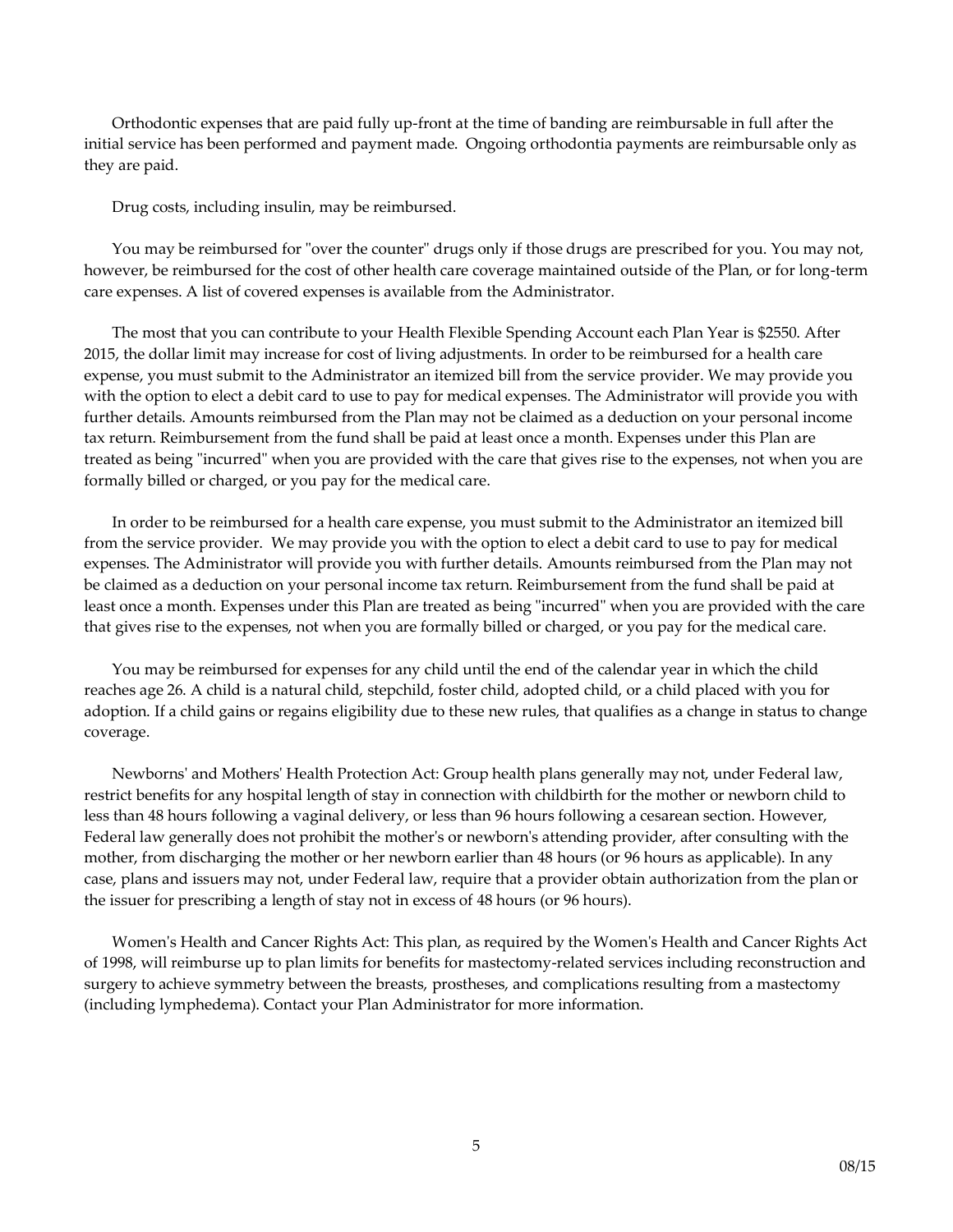#### **2. Dependent Care Flexible Spending Account**

The Dependent Care Flexible Spending Account enables you to pay for out-of-pocket, work-related dependent day-care cost with pre-tax dollars. If you are married, you can use the account if you and your spouse both work or, in some situations, if your spouse goes to school full-time. Single employees can also use the account.

An eligible dependent is someone for whom you can claim expenses on Federal Income Tax Form 2441 "Credit for Child and Dependent Care Expenses." Children must be under age 13. Other dependents must be physically or mentally unable to care for themselves. Dependent Care arrangements which qualify include:

(a) A Dependent (Day) Care Center, provided that if care is provided by the facility for more than six individuals, the facility complies with applicable state and local laws;

(b) An Educational Institution for pre-school children. For older children, only expenses for non-school care are eligible; and

(c) An "Individual" who provides care inside or outside your home: The "Individual" may not be a child of yours under age 19 or anyone you claim as a dependent for Federal tax purposes.

You should make sure that the dependent care expenses you are currently paying for qualify under our Plan.

The law places limits on the amount of money that can be paid to you in a calendar year from your Dependent Care Flexible Spending Account. Generally, your reimbursements may not exceed the lesser of: (a) \$5,000 (if you are married filing a joint return or you are head of a household) or \$2,500 (if you are married filing separate returns); (b) your taxable compensation; (c) your spouse's actual or deemed earned income (a spouse who is a full time student or incapable of caring for himself/herself has a monthly earned income of \$250 for one dependent or \$500 for two or more dependents).

Also, in order to have the reimbursements made to you from this account be excludable from your income, you must provide a statement from the service provider including the name, address, and in most cases, the taxpayer identification number of the service provider on your tax form for the year, as well as the amount of such expense as proof that the expense has been incurred. In addition, Federal tax laws permit a tax credit for certain dependent care expenses you may be paying for even if you are not a Participant in this Plan. You may save more money if you take advantage of this tax credit rather than using the Dependent Care Flexible Spending Account under our Plan. Ask your tax adviser which is better for you.

#### **3. Premium Expense Account**

A Premium Expense Account allows you to use tax-free dollars to pay for certain premium expenses under various insurance programs that we offer you. These premium expenses include:

-- Health care premiums under our insured group medical plan.

- -- Group term life insurance premiums.
- -- Dental insurance premiums.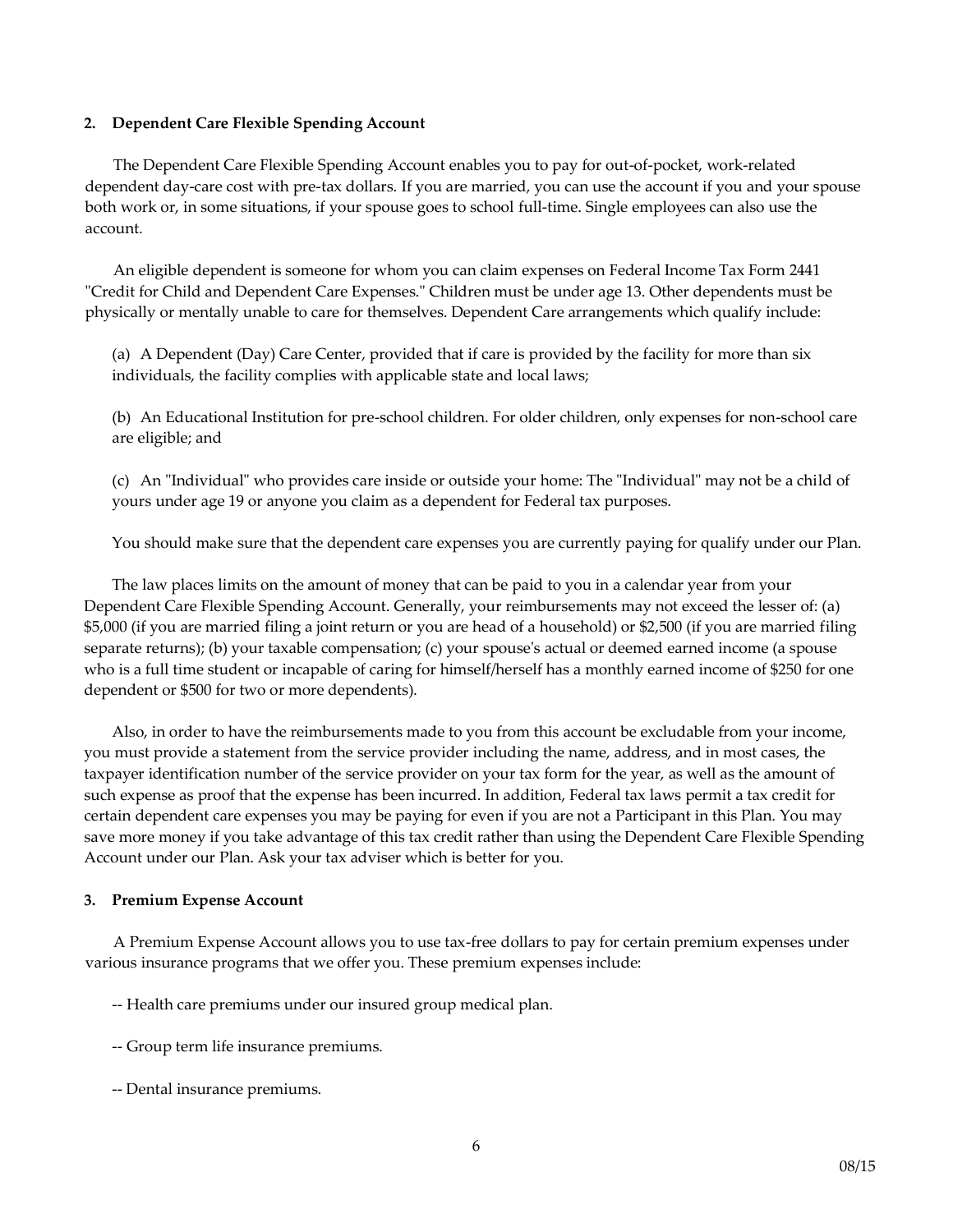-- Disability insurance premiums.

- -- Cancer insurance premiums.
- -- Vision insurance premiums.
- -- Accidental death and dismemberment insurance premiums.

Under our Plan, we will establish sub-accounts for you for each different type of insurance coverage that is available. Also, certain limits on the amount of coverage may apply.

The Administrator may terminate or modify Plan benefits at any time, subject to the provisions of any insurance contracts providing benefits described above. We will not be liable to you if an insurance company fails to provide any of the benefits described above. Also, your insurance will end when you leave employment, are no longer eligible under the terms of any insurance policies, or when insurance terminates.

Any benefits to be provided by insurance will be provided only after (1) you have provided the Administrator the necessary information to apply for insurance, and (2) the insurance is in effect for you.

If you cover your children up to age 26 under your insurance, you can pay for that coverage through the Plan.

# **V BENEFIT PAYMENTS**

#### **1. When will I receive payments from my accounts?**

During the course of the Plan Year, you may submit requests for reimbursement of expenses you have incurred. Expenses are considered "incurred" when the service is performed, not necessarily when it is paid for. The Administrator will provide you with acceptable forms for submitting these requests for reimbursement. If the request qualifies as a benefit or expense that the Plan has agreed to pay, you will receive a reimbursement payment soon thereafter. Remember, these reimbursements which are made from the Plan are generally not subject to federal income tax or withholding. Nor are they subject to Social Security taxes. Requests for payment of insured benefits should be made directly to the insurer. You will only be reimbursed from the Dependent Care Flexible Spending Account to the extent that there are sufficient funds in the Account to cover your request.

#### **2. What happens if I don't spend all Plan contributions during the Plan Year?**

Any monies left at the end of the Plan Year will be forfeited. Obviously, qualifying expenses that you incur late in the Plan Year for which you seek reimbursement after the end of such Plan Year will be paid first before any amount is forfeited. For the Health Flexible Spending Account, you must submit claims no later than 60 days after the end of the Plan Year. For the Dependent Care Flexible Spending Account, you must submit claims no later than 60 days after the end of the Plan Year. Because it is possible that you might forfeit amounts in the Plan if you do not fully use the contributions that have been made, it is important that you decide how much to place in each account carefully and conservatively. Remember, you must decide which benefits you want to contribute to and how much to place in each account before the Plan Year begins. You want to be as certain as you can that the amount you decide to place in each account will be used up entirely.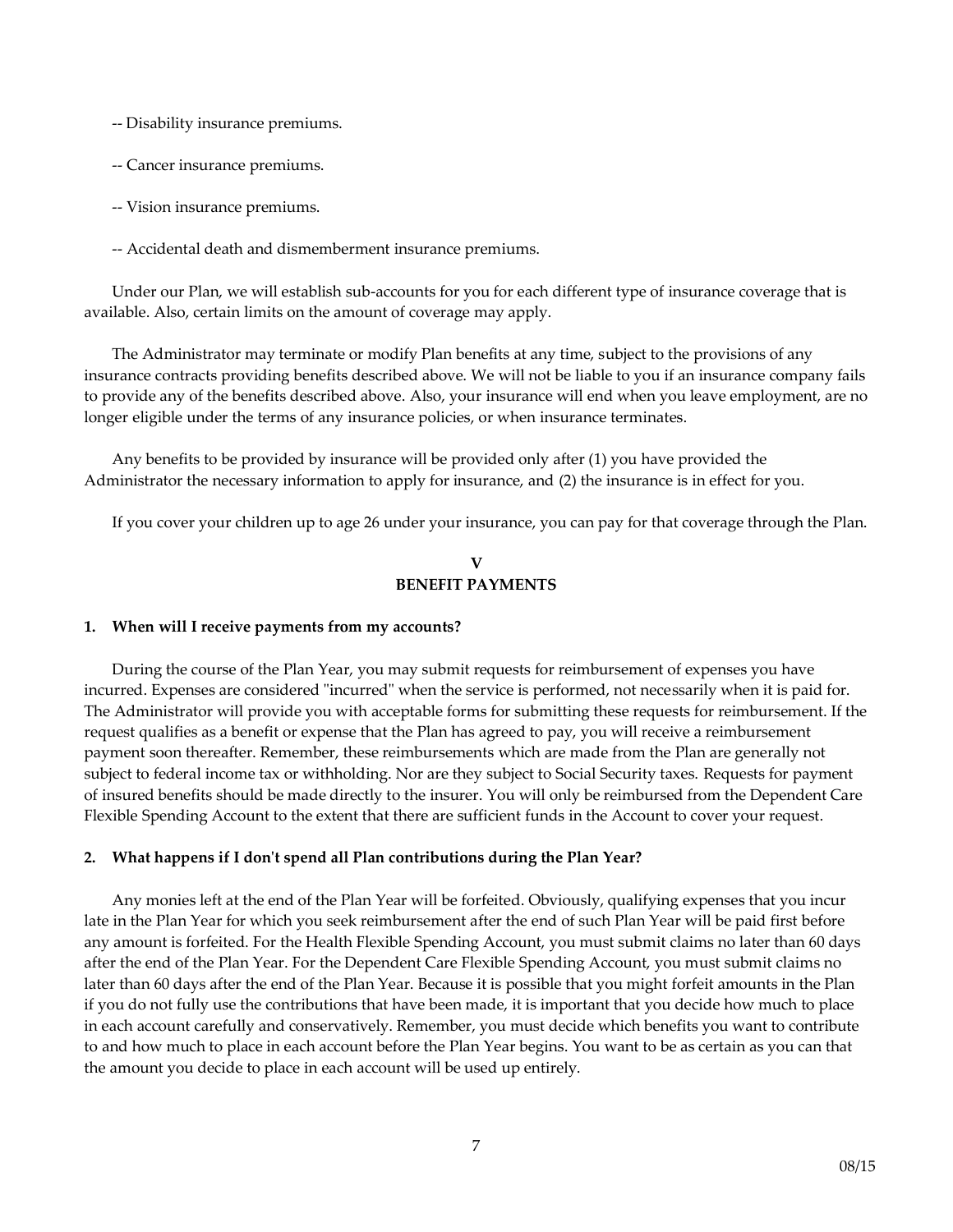#### **3. Family and Medical Leave Act (FMLA)**

If you take leave under the Family and Medical Leave Act, you may revoke or change your existing elections for health insurance, group-term life insurance and the Health Flexible Spending Account. If your coverage in these benefits terminates, due to your revocation of the benefit while on leave or due to your non-payment of contributions, you will be permitted to reinstate coverage for the remaining part of the Plan Year upon your return. For the Health Flexible Spending Account, you may continue your coverage or you may revoke your coverage and resume it when you return. You can resume your coverage at its original level and make payments for the time that you are on leave. For example, if you elect \$1,200 for the year and are out on leave for 3 months, then return and elect to resume your coverage at that level, your remaining payments will be increased to cover the difference - from \$100 per month to \$150 per month. Alternatively your maximum amount will be reduced proportionately for the time that you were gone. For example, if you elect \$1,200 for the year and are out on leave for 3 months, your amount will be reduced to \$900. The expenses you incur during the time you are not in the Health Flexible Spending Account are not reimbursable.

If you continue your coverage during your unpaid leave, you may pre-pay for the coverage, you may pay for your coverage on an after-tax basis while you are on leave, or you and your Employer may arrange a schedule for you to "catch up" your payments when you return.

# **4. Uniformed Services Employment and Reemployment Rights Act (USERRA)**

If you are going into or returning from military service, you may have special rights to health care coverage under your Health Flexible Spending Account under the Uniformed Services Employment and Reemployment Rights Act of 1994. These rights can include extended health care coverage. If you may be affected by this law, ask your Administrator for further details.

# **5. What happens if I terminate employment?**

If you terminate employment during the Plan Year, your right to benefits will be determined in the following manner:

(a) You will remain covered by insurance, but only for the period for which premiums have been paid prior to your termination of employment.

(b) You will still be able to request reimbursement for qualifying dependent care expenses incurred prior to your date of termination from the balance remaining in your dependent care account at the time of termination of employment. However, no further salary redirection contributions will be made on your behalf after you terminate. You must submit claims within 60 days after termination.

(c) For health benefit coverage and Health Flexible Spending Account coverage on termination of employment, please see the Article entitled "Continuation Coverage Rights Under COBRA." Upon your termination of employment, your participation in the Health Flexible Spending Account will cease, and no further salary redirection contributions will be contributed on your behalf. However, you will be able to submit claims for health care expenses that were incurred before the end of the period for which payments to the Health Flexible Spending Account have already been made. Your further participation will be governed by "Continuation Coverage Rights Under COBRA."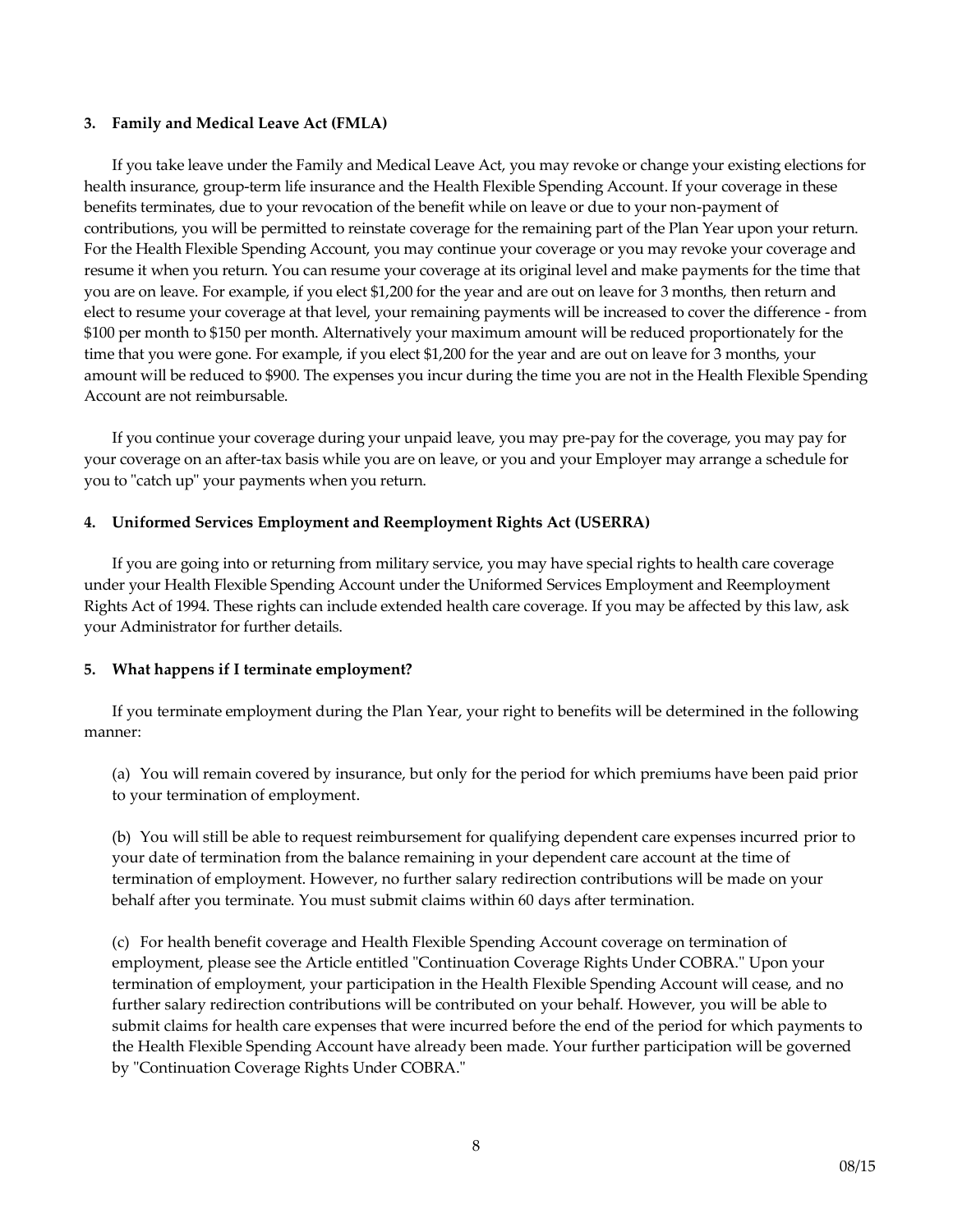#### **6. Will my Social Security benefits be affected?**

Your Social Security benefits may be slightly reduced because when you receive tax-free benefits under our Plan, it reduces the amount of contributions that you make to the Federal Social Security system as well as our contribution to Social Security on your behalf.

# **VI HIGHLY COMPENSATED AND KEY EMPLOYEES**

#### **1. Do limitations apply to highly compensated employees?**

Under the Internal Revenue Code, highly compensated employees and key employees generally are Participants who are officers, shareholders or highly paid. You will be notified by the Administrator each Plan Year whether you are a highly compensated employee or a key employee.

If you are within these categories, the amount of contributions and benefits for you may be limited so that the Plan as a whole does not unfairly favor those who are highly paid, their spouses or their dependents. Federal tax laws state that a plan will be considered to unfairly favor the key employees if they as a group receive more than 25% of all of the nontaxable benefits provided for under our Plan.

Plan experience will dictate whether contribution limitations on highly compensated employees or key employees will apply. You will be notified of these limitations if you are affected.

# **VII PLAN ACCOUNTING**

### **1. Periodic Statements**

Upon request, Upon Request, the Administrator will provide you with a statement of your account that shows your account balance. It is important to read these statements carefully so you understand the balance remaining to pay for a benefit. Remember, you want to spend all the money you have designated for a particular benefit by the end of the Plan Year.

#### **VIII GENERAL INFORMATION ABOUT OUR PLAN**

This Section contains certain general information which you may need to know about the Plan.

#### **1. General Plan Information**

Moberly School District Flexible Benefits Plan is the name of the Plan.

Your Employer has assigned Plan Number 501 to your Plan.

The provisions of your amended Plan become effective on September 1, 2013. Your Plan was originally effective on July 1, 2003.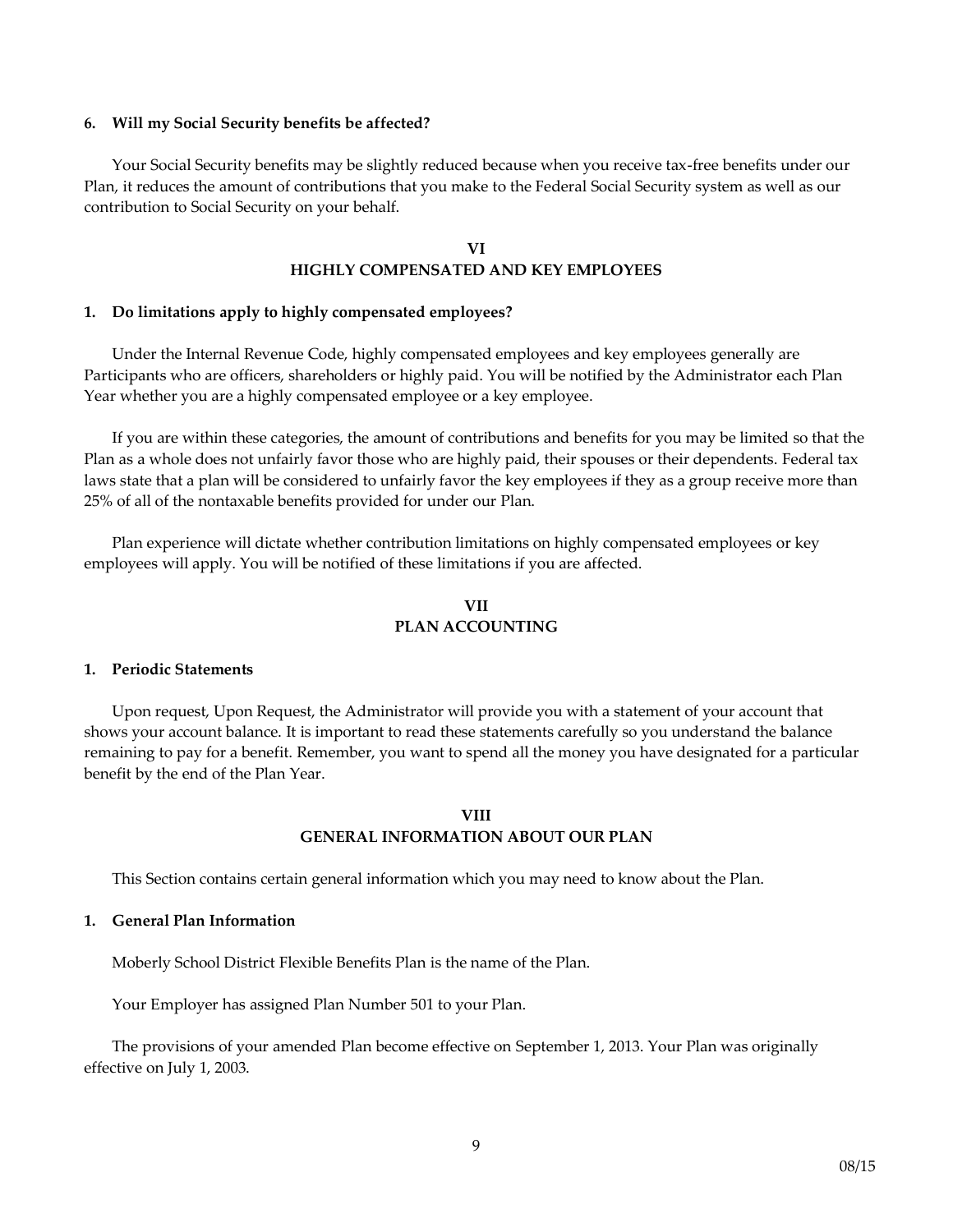Your Plan's records are maintained on a twelve-month period of time. This is known as the Plan Year. The Plan Year begins on July 1st and ends on June 30th.

# **2. Employer Information**

Your Employer's name, address, and identification number are:

Moberly School District 926 Shepherd Brothers Boulevard Moberly, Missouri 65270 43-6002349

# **3. Plan Administrator Information**

The name, address and business telephone number of your Plan's Administrator are:

Moberly School District 926 Shepherd Brothers Boulevard Moberly, Missouri 65270 (660) 269-2600

The Administrator keeps the records for the Plan and is responsible for the administration of the Plan. The Administrator will also answer any questions you may have about our Plan. You may contact the Administrator for any further information about the Plan.

# **4. Service of Legal Process**

The name and address of the Plan's agent for service of legal process are: Moberly School District 926 Shepherd Brothers Boulevard Moberly, Missouri 65270

# **5. Type of Administration**

The type of Administration is Employer Administration.

# **6. Claims Submission**

Claims for expenses should be submitted to:

National Benefit Services, LLC P.O. Box 6980 West Jordan, Utah 84084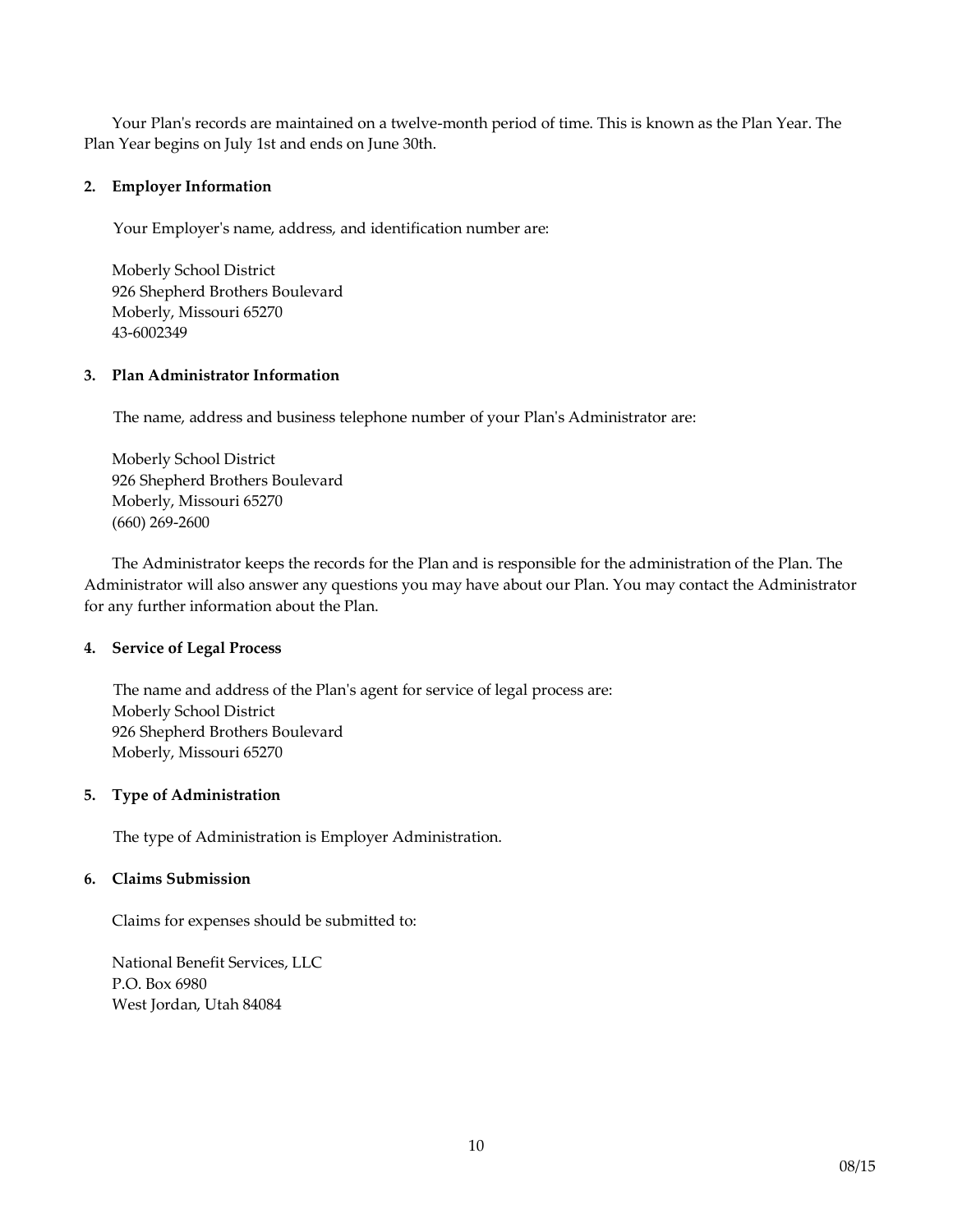#### **IX ADDITIONAL PLAN INFORMATION**

#### **1. Claims Process**

You should submit all reimbursement claims during the Plan Year. For the Health Flexible Spending Account, you must submit claims no later than 60 days after the end of the Plan Year. However, if you terminate employment during the Plan Year, you must submit your Health Flexible Spending Account claims within 60 days after your termination of employment. For the Dependent Care Flexible Spending Account, you must submit claims no later than 60 days after the end of the Plan Year. However, if you terminate employment during the Plan Year, you must submit your Dependent Care Flexible Spending Account claims within 60 days after your termination of employment. Any claims submitted after that time will not be considered.

Claims that are insured will be handled in accordance with procedures contained in the insurance policies. All other general requests should be directed to the Administrator of our Plan. If a dependent care or medical expense claim under the Plan is denied in whole or in part, you or your beneficiary will receive written notification. The notification will include the reasons for the denial, with reference to the specific provisions of the Plan on which the denial was based, a description of any additional information needed to process the claim and an explanation of the claims review procedure. Within 60 days after denial, you or your beneficiary may submit a written request for reconsideration of the denial to the Administrator.

Any such request should be accompanied by documents or records in support of your appeal. You or your beneficiary may review pertinent documents and submit issues and comments in writing. The Administrator will review the claim and provide, within 60 days, a written response to the appeal. (This period may be extended an additional 60 days under certain circumstances.) In this response, the Administrator will explain the reason for the decision, with specific reference to the provisions of the Plan on which the decision is based. The Administrator has the exclusive right to interpret the appropriate plan provisions. Decisions of the Administrator are conclusive and binding.

### **X CONTINUATION COVERAGE RIGHTS UNDER COBRA**

Under federal law, the Consolidated Omnibus Budget Reconciliation Act of 1985 (COBRA), certain employees and their families covered under health benefits under this Plan will be entitled to the opportunity to elect a temporary extension of health coverage (called "COBRA continuation coverage") where coverage under the Plan would otherwise end. This notice is intended to inform Plan Participants and beneficiaries, in summary fashion, of their rights and obligations under the continuation coverage provisions of COBRA, as amended and reflected in final and proposed regulations published by the Department of the Treasury. This notice is intended to reflect the law and does not grant or take away any rights under the law.

The Plan Administrator or its designee is responsible for administering COBRA continuation coverage. Complete instructions on COBRA, as well as election forms and other information, will be provided by the Plan Administrator or its designee to Plan Participants who become Qualified Beneficiaries under COBRA. While the Plan itself is not a group health plan, it does provide health benefits. Whenever "Plan" is used in this section, it means any of the health benefits under this Plan including the Health Flexible Spending Account.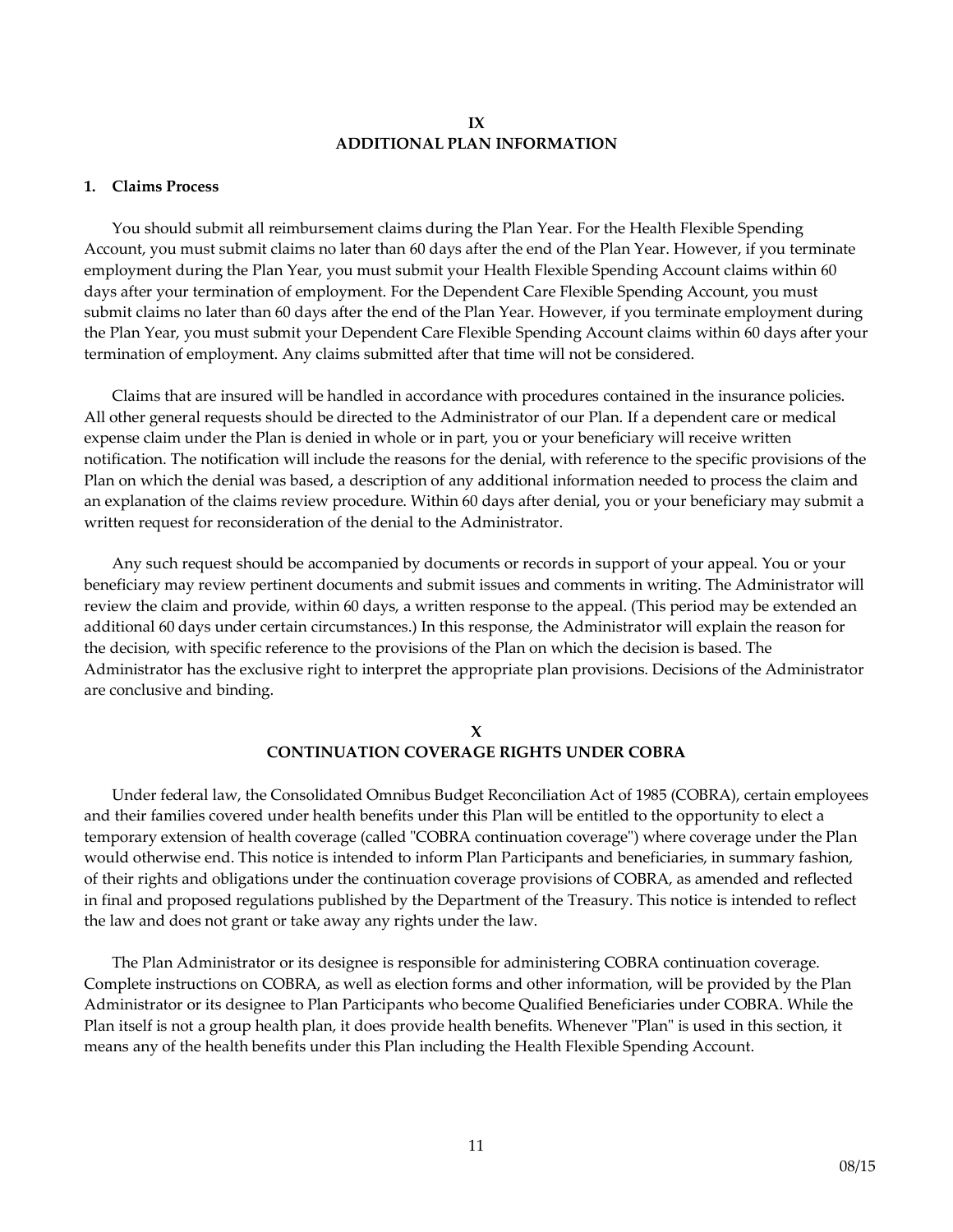### **1. What is COBRA continuation coverage?**

COBRA continuation coverage is the temporary extension of group health plan coverage that must be offered to certain Plan Participants and their eligible family members (called "Qualified Beneficiaries") at group rates. The right to COBRA continuation coverage is triggered by the occurrence of a life event that results in the loss of coverage under the terms of the Plan (the "Qualifying Event"). The coverage must be identical to the coverage that the Qualified Beneficiary had immediately before the Qualifying Event, or if the coverage has been changed, the coverage must be identical to the coverage provided to similarly situated active employees who have not experienced a Qualifying Event (in other words, similarly situated non-COBRA beneficiaries).

There may be other options available when you lose group health coverage**.** For example, you may be eligible to buy an individual plan through the Health Insurance Marketplace. By enrolling in coverage through the Marketplace, you may qualify for lower costs on your monthly premiums and lower out-of-pocket costs. Additionally, you may qualify for a 30-day special enrollment period for another group health plan for which you are eligible (such as a spouse's plan), even if that plan generally doesn't accept late enrollees.

# **2. Who can become a Qualified Beneficiary?**

In general, a Qualified Beneficiary can be:

(a) Any individual who, on the day before a Qualifying Event, is covered under a Plan by virtue of being on that day either a covered Employee, the Spouse of a covered Employee, or a Dependent child of a covered Employee. If, however, an individual who otherwise qualifies as a Qualified Beneficiary is denied or not offered coverage under the Plan under circumstances in which the denial or failure to offer constitutes a violation of applicable law, then the individual will be considered to have had the coverage and will be considered a Qualified Beneficiary if that individual experiences a Qualifying Event.

(b) Any child who is born to or placed for adoption with a covered Employee during a period of COBRA continuation coverage, and any individual who is covered by the Plan as an alternate recipient under a qualified medical support order. If, however, an individual who otherwise qualifies as a Qualified Beneficiary is denied or not offered coverage under the Plan under circumstances in which the denial or failure to offer constitutes a violation of applicable law, then the individual will be considered to have had the coverage and will be considered a Qualified Beneficiary if that individual experiences a Qualifying Event.

The term "covered Employee" includes any individual who is provided coverage under the Plan due to his or her performance of services for the employer sponsoring the Plan. However, this provision does not establish eligibility of these individuals. Eligibility for Plan coverage shall be determined in accordance with Plan Eligibility provisions.

An individual is not a Qualified Beneficiary if the individual's status as a covered Employee is attributable to a period in which the individual was a nonresident alien who received from the individual's Employer no earned income that constituted income from sources within the United States. If, on account of the preceding reason, an individual is not a Qualified Beneficiary, then a Spouse or Dependent child of the individual will also not be considered a Qualified Beneficiary by virtue of the relationship to the individual. A domestic partner is not a Qualified Beneficiary.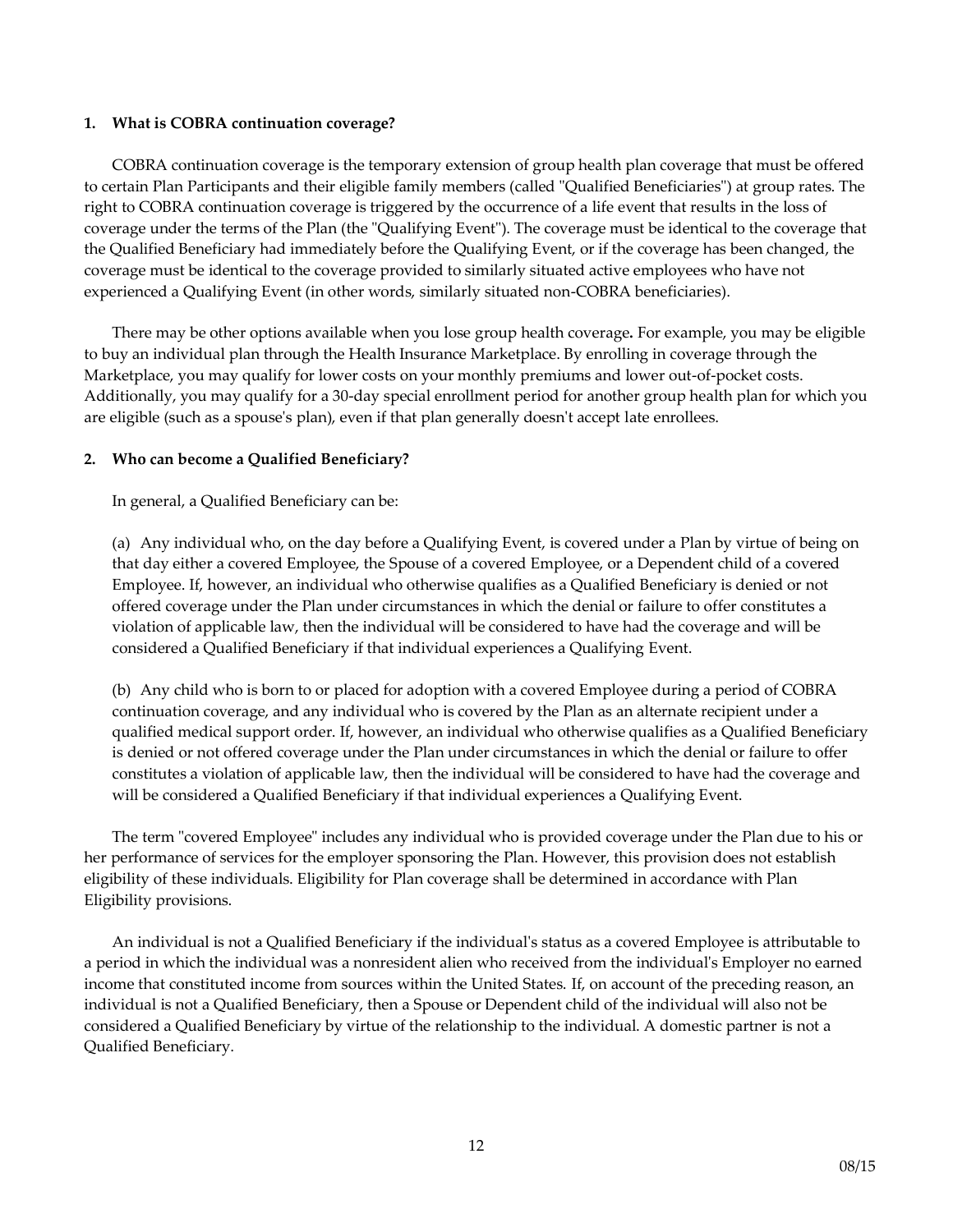Each Qualified Beneficiary (including a child who is born to or placed for adoption with a covered Employee during a period of COBRA continuation coverage) must be offered the opportunity to make an independent election to receive COBRA continuation coverage.

# **3. What is a Qualifying Event?**

A Qualifying Event is any of the following if the Plan provided that the Plan participant would lose coverage (i.e., cease to be covered under the same terms and conditions as in effect immediately before the Qualifying Event) in the absence of COBRA continuation coverage:

(a) The death of a covered Employee.

(b) The termination (other than by reason of the Employee's gross misconduct), or reduction of hours, of a covered Employee's employment.

(c) The divorce or legal separation of a covered Employee from the Employee's Spouse. If the Employee reduces or eliminates the Employee's Spouse's Plan coverage in anticipation of a divorce or legal separation, and a divorce or legal separation later occurs, then the divorce or legal separation may be considered a Qualifying Event even though the Spouse's coverage was reduced or eliminated before the divorce or legal separation.

(d) A covered Employee's enrollment in any part of the Medicare program.

(e) A Dependent child's ceasing to satisfy the Plan's requirements for a Dependent child (for example, attainment of the maximum age for dependency under the Plan).

If the Qualifying Event causes the covered Employee, or the covered Spouse or a Dependent child of the covered Employee, to cease to be covered under the Plan under the same terms and conditions as in effect immediately before the Qualifying Event, the persons losing such coverage become Qualified Beneficiaries under COBRA if all the other conditions of COBRA are also met. For example, any increase in contribution that must be paid by a covered Employee, or the Spouse, or a Dependent child of the covered Employee, for coverage under the Plan that results from the occurrence of one of the events listed above is a loss of coverage.

The taking of leave under the Family and Medical Leave Act of 1993, as amended ("FMLA") does not constitute a Qualifying Event. A Qualifying Event will occur, however, if an Employee does not return to employment at the end of the FMLA leave and all other COBRA continuation coverage conditions are present. If a Qualifying Event occurs, it occurs on the last day of FMLA leave and the applicable maximum coverage period is measured from this date (unless coverage is lost at a later date and the Plan provides for the extension of the required periods, in which case the maximum coverage date is measured from the date when the coverage is lost.) Note that the covered Employee and family members will be entitled to COBRA continuation coverage even if they failed to pay the employee portion of premiums for coverage under the Plan during the FMLA leave.

# **4. What factors should be considered when determining to elect COBRA continuation coverage?**

When considering options for health coverage, Qualified Beneficiaries should consider: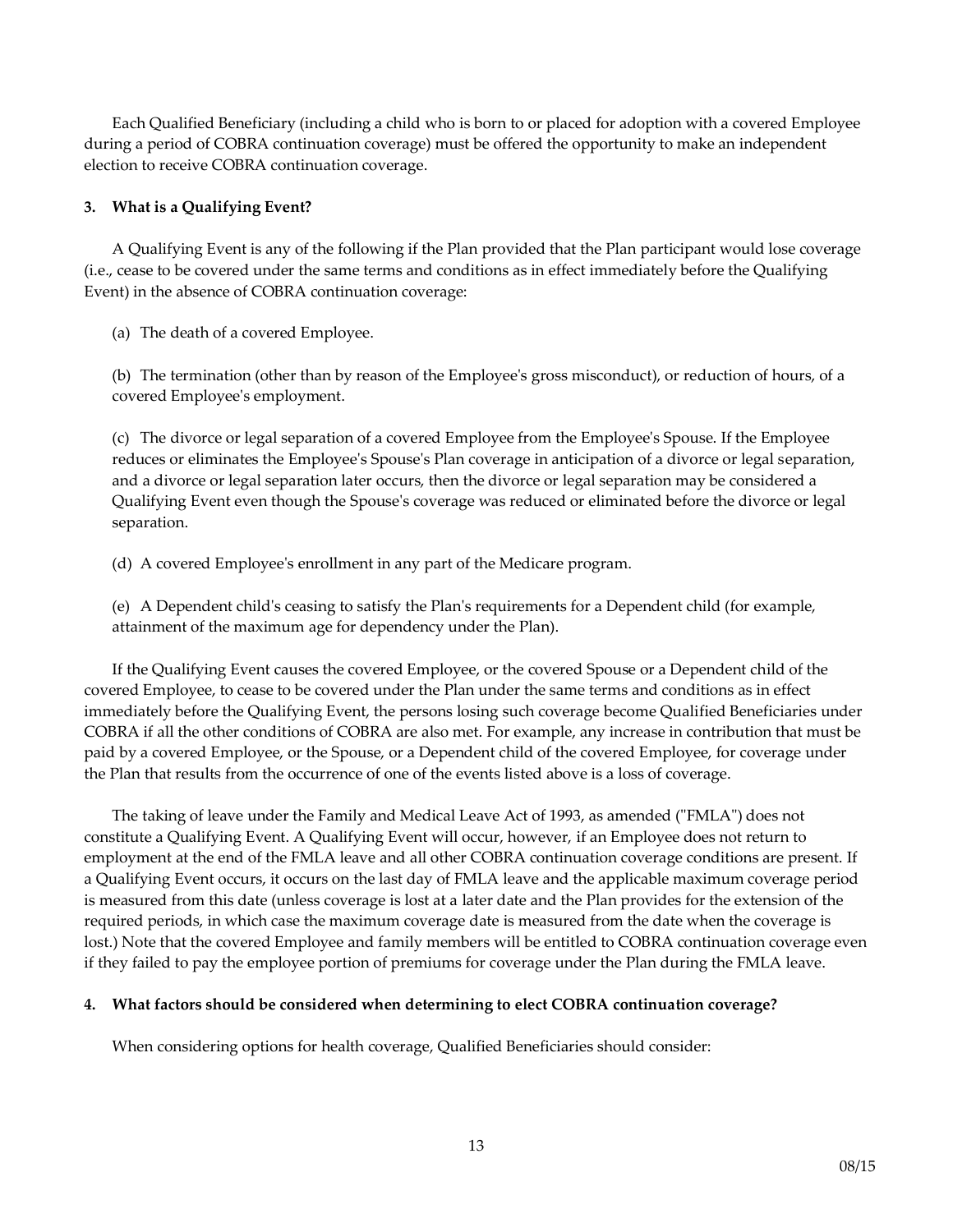- **Premiums:** This plan can charge up to 102% of total plan premiums for COBRA coverage. Other options, like coverage on a spouse's plan or through the Marketplace, may be less expensive. Qualified Beneficiaries have special enrollment rights under federal law (HIPAA). They have the right to request special enrollment in another group health plan for which they are otherwise eligible (such as a plan sponsored by a spouse's employer) within 30 days after Plan coverage ends due to one of the Qualifying Events listed above.
- **Provider Networks:** If a Qualified Beneficiary is currently getting care or treatment for a condition, a change in health coverage may affect access to a particular health care provider. You may want to check to see if your current health care providers participate in a network in considering options for health coverage.
- **Drug Formularies:** For Qualified Beneficiaries taking medication, a change in health coverage may affect costs for medication – and in some cases, the medication may not be covered by another plan. Qualified beneficiaries should check to see if current medications are listed in drug formularies for other health coverage.
- **Severance payments:** If COBRA rights arise because the Employee has lost his job and there is a severance package available from the employer, the former employer may have offered to pay some or all of the Employee's COBRA payments for a period of time. This can affect the timing of coverage available in the Marketplace. In this scenario, the Employee may want to contact the Department of Labor at 1-866- 444-3272 to discuss options.
- **Service Areas:** If benefits under the Plan are limited to specific service or coverage areas, benefits may not be available to a Qualified Beneficiary who moves out of the area.
- **Other Cost-Sharing:** In addition to premiums or contributions for health coverage, the Plan requires participants to pay copayments, deductibles, coinsurance, or other amounts as benefits are used. Qualified beneficiaries should check to see what the cost-sharing requirements are for other health coverage options. For example, one option may have much lower monthly premiums, but a much higher deductible and higher copayments.

# **5. What is the procedure for obtaining COBRA continuation coverage?**

The Plan has conditioned the availability of COBRA continuation coverage upon the timely election of such coverage. An election is timely if it is made during the election period.

# **6. What is the election period and how long must it last?**

The election period is the time period within which the Qualified Beneficiary must elect COBRA continuation coverage under the Plan. The election period must begin no later than the date the Qualified Beneficiary would lose coverage on account of the Qualifying Event and ends 60 days after the later of the date the Qualified Beneficiary would lose coverage on account of the Qualifying Event or the date notice is provided to the Qualified Beneficiary of her or his right to elect COBRA continuation coverage. If coverage is not elected within the 60 day period, all rights to elect COBRA continuation coverage are forfeited.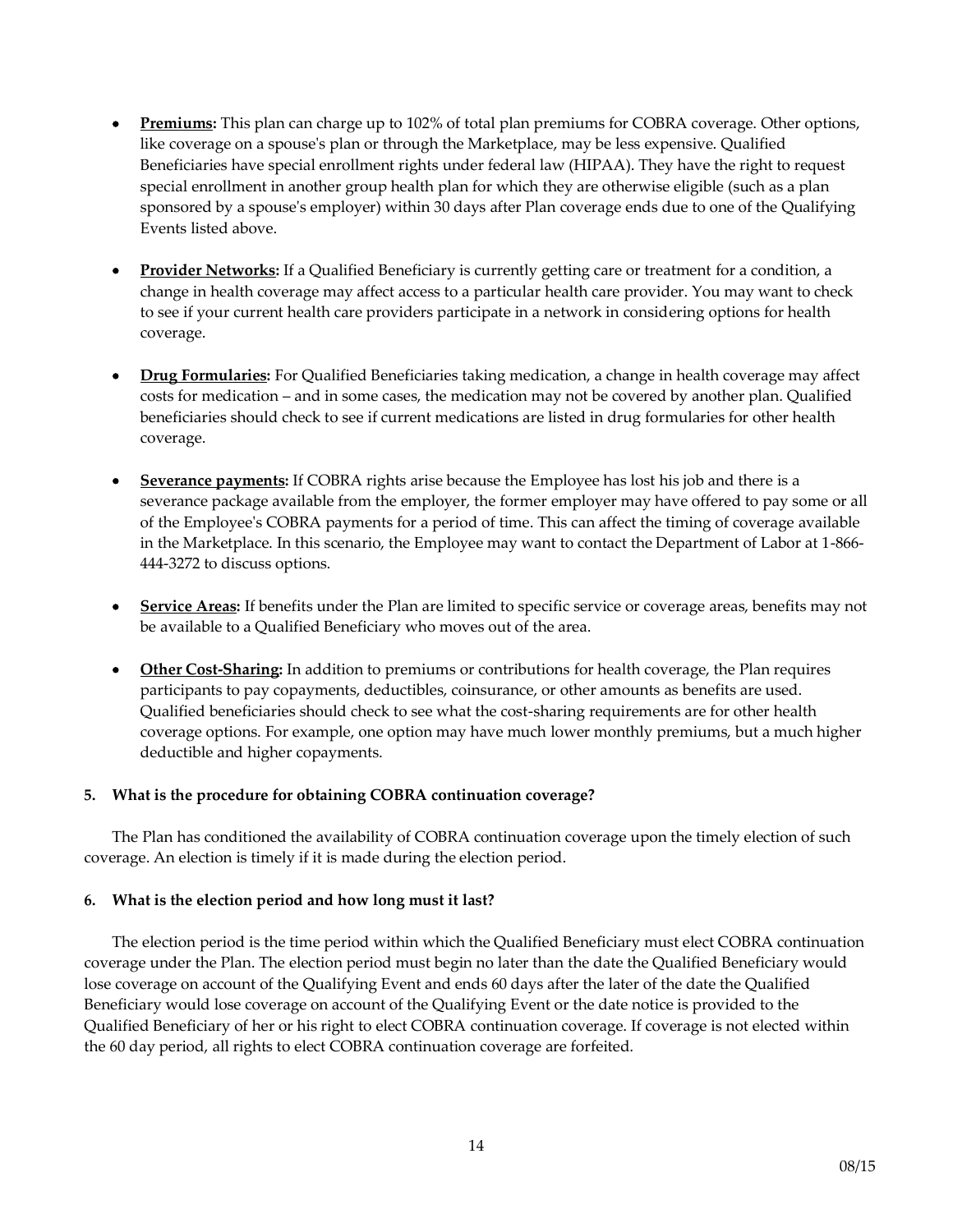# **7. Is a covered Employee or Qualified Beneficiary responsible for informing the Plan Administrator of the occurrence of a Qualifying Event?**

The Plan will offer COBRA continuation coverage to Qualified Beneficiaries only after the Plan Administrator or its designee has been timely notified that a Qualifying Event has occurred. The Employer (if the Employer is not the Plan Administrator) will notify the Plan Administrator or its designee of the Qualifying Event within 30 days following the date coverage ends when the Qualifying Event is:

- (a) the end of employment or reduction of hours of employment,
- (b) death of the employee,
- (c) commencement of a proceeding in bankruptcy with respect to the Employer, or
- (d) entitlement of the employee to any part of Medicare.

### **IMPORTANT:**

**For the other Qualifying Events (divorce or legal separation of the employee and spouse or a dependent child's losing eligibility for coverage as a dependent child), you or someone on your behalf must notify the Plan Administrator or its designee in writing within 60 days after the Qualifying Event occurs, using the procedures specified below. If these procedures are not followed or if the notice is not provided in writing to the Plan Administrator or its designee during the 60-day notice period, any spouse or dependent child who loses coverage will not be offered the option to elect continuation coverage. You must send this notice to the Plan Administrator or its designee.**

# *NOTICE PROCEDURES:*

Any notice that you provide must be *in writing*. Oral notice, including notice by telephone, is not acceptable. You must mail, fax or hand-deliver your notice to the person, department or firm listed below, at the following address:

> Moberly School District 926 Shepherd Brothers Boulevard Moberly, Missouri 65270

If mailed, your notice must be postmarked no later than the last day of the required notice period. Any notice you provide must state:

- the **name of the plan or plans** under which you lost or are losing coverage,
- the **name and address of the employee** covered under the plan,
- the **name(s) and address(es) of the Qualified Beneficiary(ies)**, and
- the **Qualifying Event** and the **date** it happened.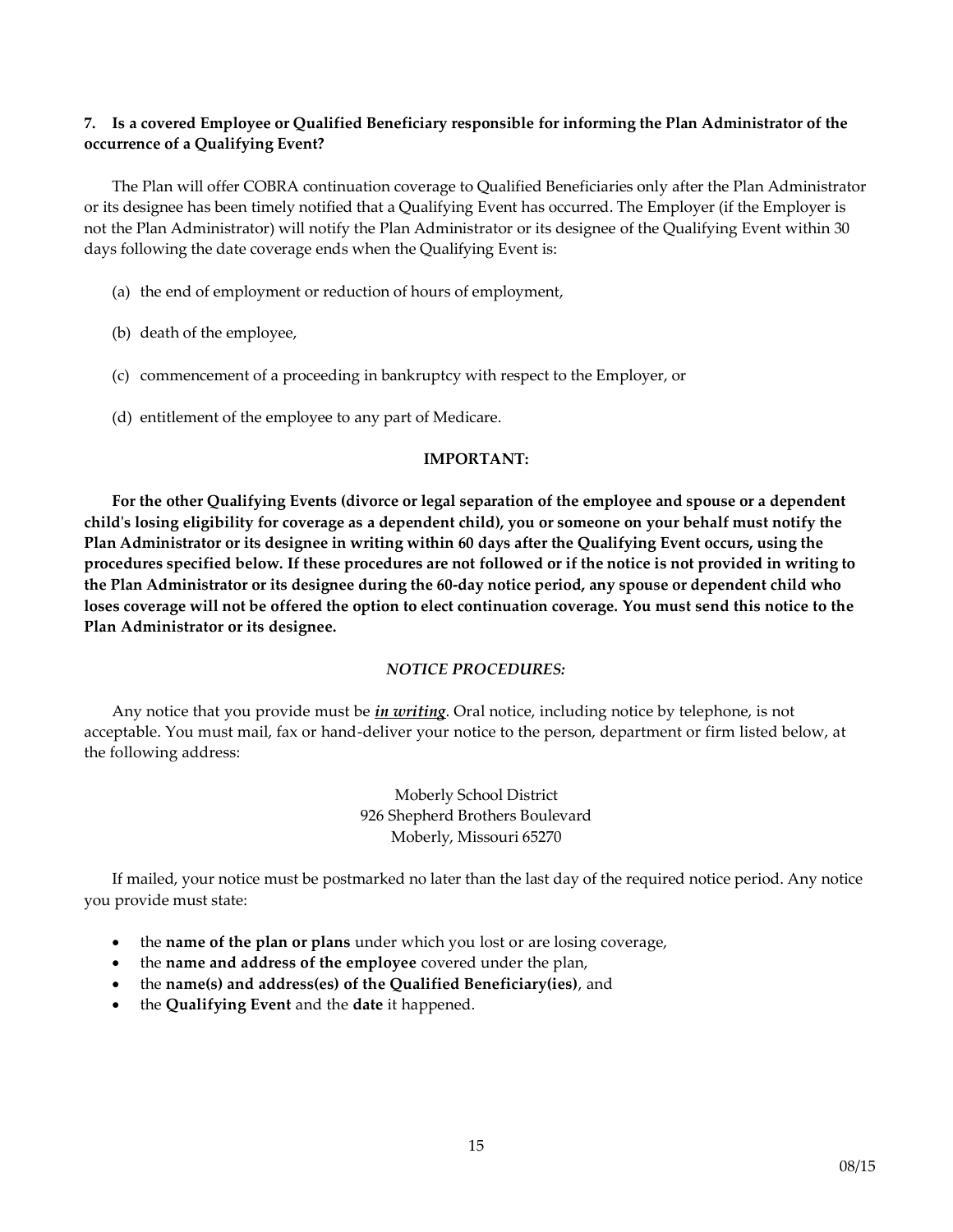If the Qualifying Event is a **divorce or legal separation**, your notice must include **a copy of the divorce decree or the legal separation agreement**.

Be aware that there are other notice requirements in other contexts, for example, in order to qualify for a disability extension.

Once the Plan Administrator or its designee receives *timely notice* that a Qualifying Event has occurred, COBRA continuation coverage will be offered to each of the qualified beneficiaries. Each Qualified Beneficiary will have an independent right to elect COBRA continuation coverage. Covered employees may elect COBRA continuation coverage for their spouses, and parents may elect COBRA continuation coverage on behalf of their children. For each Qualified Beneficiary who elects COBRA continuation coverage, COBRA continuation coverage will begin on the date that plan coverage would otherwise have been lost. If you or your spouse or dependent children do not elect continuation coverage within the 60-day election period described above, the right to elect continuation coverage will be lost.

#### **8. Is a waiver before the end of the election period effective to end a Qualified Beneficiary's election rights?**

If, during the election period, a Qualified Beneficiary waives COBRA continuation coverage, the waiver can be revoked at any time before the end of the election period. Revocation of the waiver is an election of COBRA continuation coverage. However, if a waiver is later revoked, coverage need not be provided retroactively (that is, from the date of the loss of coverage until the waiver is revoked). Waivers and revocations of waivers are considered made on the date they are sent to the Plan Administrator or its designee, as applicable.

# **9. Is COBRA coverage available if a Qualified Beneficiary has other group health plan coverage or Medicare?**

Qualified Beneficiaries who are entitled to elect COBRA continuation coverage may do so even if they are covered under another group health plan or are entitled to Medicare benefits on or before the date on which COBRA is elected. However, a Qualified Beneficiary's COBRA coverage will terminate automatically if, after electing COBRA, he or she becomes entitled to Medicare or becomes covered under other group health plan coverage (but only after any applicable preexisting condition exclusions of that other plan have been exhausted or satisfied).

#### **10. When may a Qualified Beneficiary's COBRA continuation coverage be terminated?**

During the election period, a Qualified Beneficiary may waive COBRA continuation coverage. Except for an interruption of coverage in connection with a waiver, COBRA continuation coverage that has been elected for a Qualified Beneficiary must extend for at least the period beginning on the date of the Qualifying Event and ending not before the earliest of the following dates:

- (a) The last day of the applicable maximum coverage period.
- (b) The first day for which Timely Payment is not made to the Plan with respect to the Qualified Beneficiary.

(c) The date upon which the Employer ceases to provide any group health plan (including a successor plan) to any employee.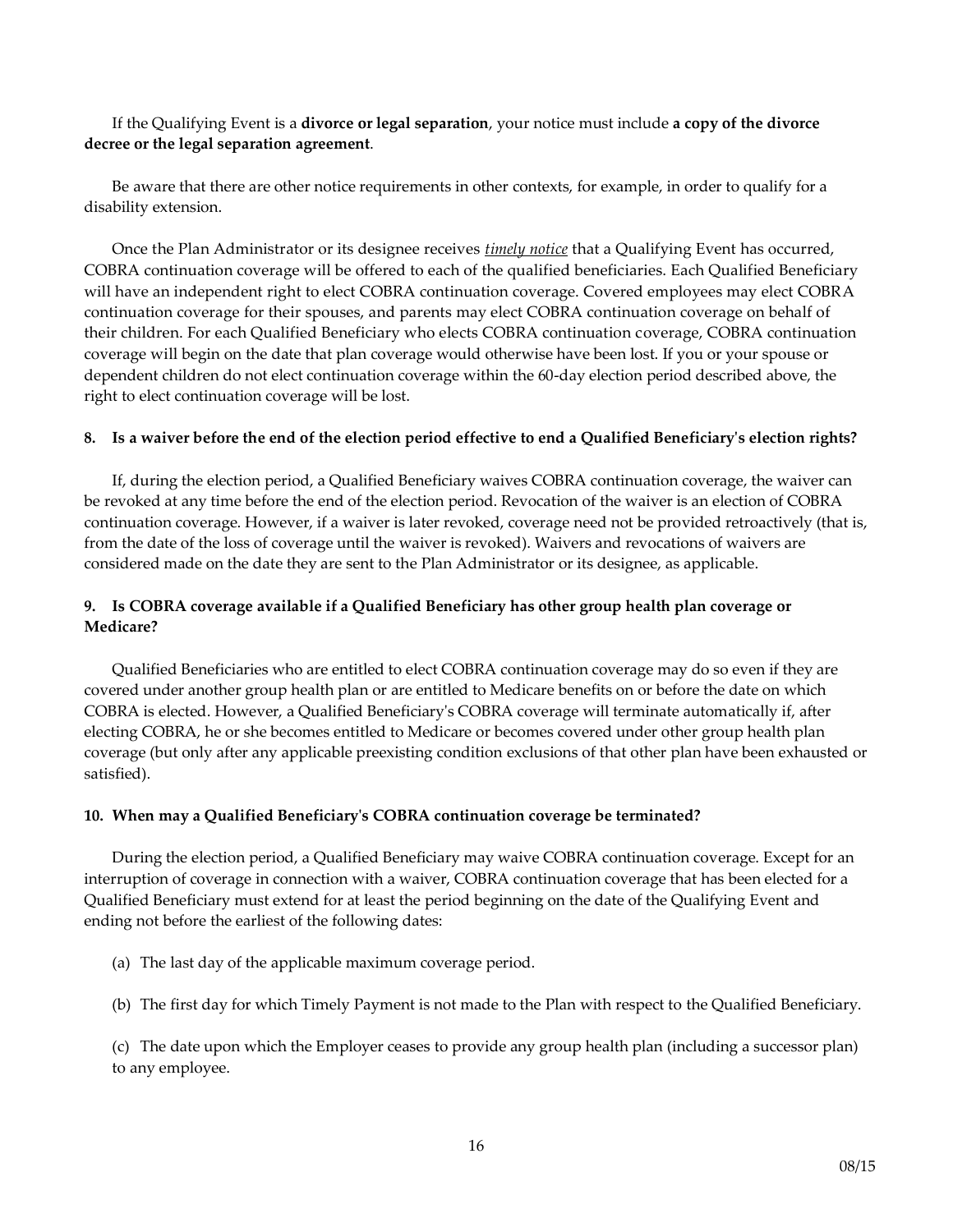(d) The date, after the date of the election, that the Qualified Beneficiary first becomes covered under any other Plan that does not contain any exclusion or limitation with respect to any pre-existing condition, other than such an exclusion or limitation that does not apply to, or is satisfied by, the Qualified Beneficiary.

(e) The date, after the date of the election, that the Qualified Beneficiary first becomes entitled to Medicare (either part A or part B, whichever occurs earlier).

(f) In the case of a Qualified Beneficiary entitled to a disability extension, the later of:

(1) (i) 29 months after the date of the Qualifying Event, or (ii) the first day of the month that is more than 30 days after the date of a final determination under Title II or XVI of the Social Security Act that the disabled Qualified Beneficiary whose disability resulted in the Qualified Beneficiary's entitlement to the disability extension is no longer disabled, whichever is earlier; or

(2) the end of the maximum coverage period that applies to the Qualified Beneficiary without regard to the disability extension.

The Plan can terminate for cause the coverage of a Qualified Beneficiary on the same basis that the Plan terminates for cause the coverage of similarly situated non-COBRA beneficiaries, for example, for the submission of a fraudulent claim.

In the case of an individual who is not a Qualified Beneficiary and who is receiving coverage under the Plan solely because of the individual's relationship to a Qualified Beneficiary, if the Plan's obligation to make COBRA continuation coverage available to the Qualified Beneficiary ceases, the Plan is not obligated to make coverage available to the individual who is not a Qualified Beneficiary.

# **11. What are the maximum coverage periods for COBRA continuation coverage?**

The maximum coverage periods are based on the type of the Qualifying Event and the status of the Qualified Beneficiary, as shown below.

(a) In the case of a Qualifying Event that is a termination of employment or reduction of hours of employment, the maximum coverage period ends 18 months after the Qualifying Event if there is not a disability extension and 29 months after the Qualifying Event if there is a disability extension.

(b) In the case of a covered Employee's enrollment in the Medicare program before experiencing a Qualifying Event that is a termination of employment or reduction of hours of employment, the maximum coverage period for Qualified Beneficiaries ends on the later of:

(1) 36 months after the date the covered Employee becomes enrolled in the Medicare program. This extension does not apply to the covered Employee; or

(2) 18 months (or 29 months, if there is a disability extension) after the date of the covered Employee's termination of employment or reduction of hours of employment.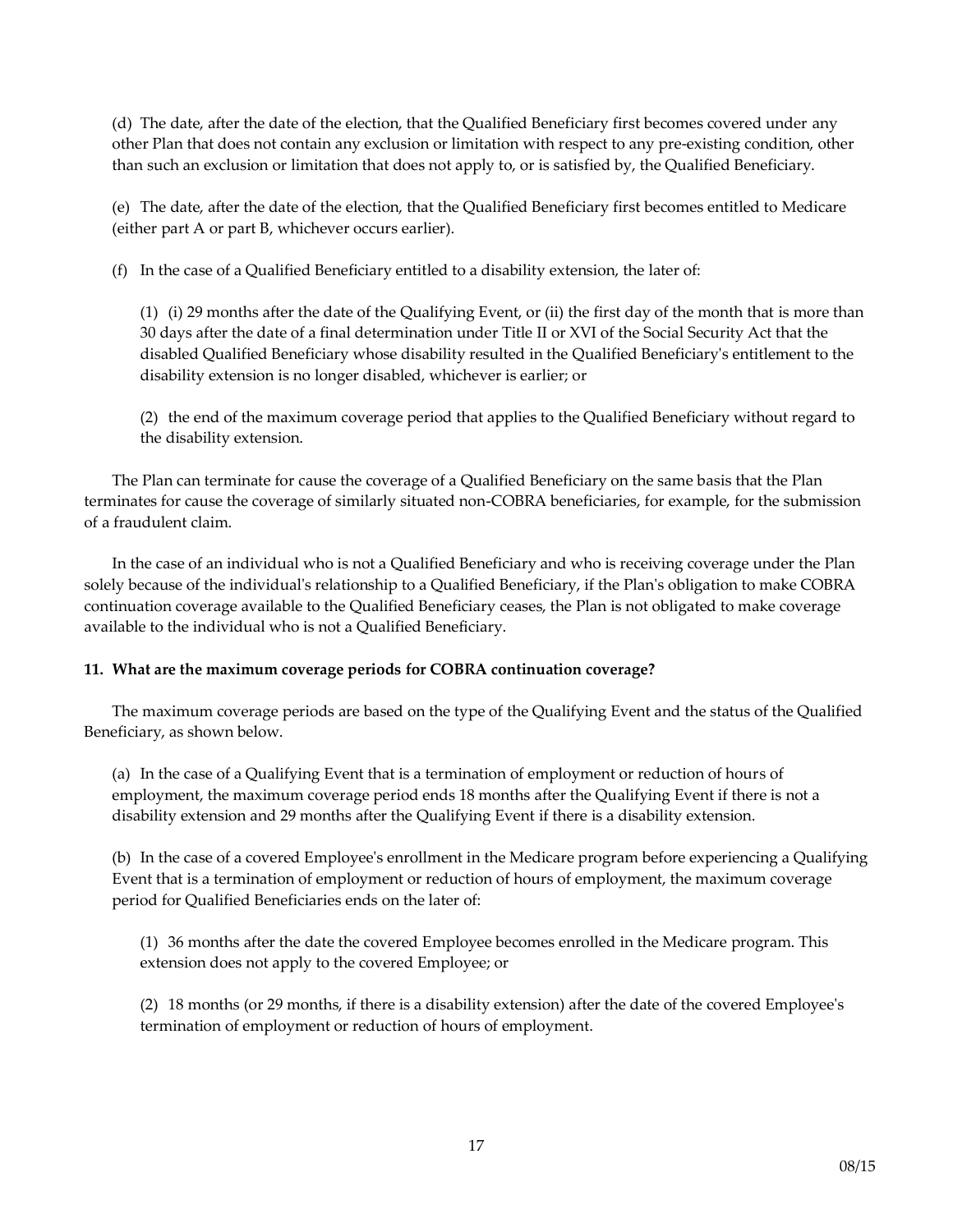(c) In the case of a Qualified Beneficiary who is a child born to or placed for adoption with a covered Employee during a period of COBRA continuation coverage, the maximum coverage period is the maximum coverage period applicable to the Qualifying Event giving rise to the period of COBRA continuation coverage during which the child was born or placed for adoption.

(d) In the case of any other Qualifying Event than that described above, the maximum coverage period ends 36 months after the Qualifying Event.

### **12. Under what circumstances can the maximum coverage period be expanded?**

If a Qualifying Event that gives rise to an 18-month or 29-month maximum coverage period is followed, within that 18- or 29-month period, by a second Qualifying Event that gives rise to a 36-months maximum coverage period, the original period is expanded to 36 months, but only for individuals who are Qualified Beneficiaries at the time of and with respect to both Qualifying Events. In no circumstance can the COBRA maximum coverage period be expanded to more than 36 months after the date of the first Qualifying Event. The Plan Administrator must be notified of the second qualifying event within 60 days of the second qualifying event. This notice must be sent to the Plan Administrator or its designee in accordance with the procedures above.

### **13. How does a Qualified Beneficiary become entitled to a disability extension?**

A disability extension will be granted if an individual (whether or not the covered Employee) who is a Qualified Beneficiary in connection with the Qualifying Event that is a termination or reduction of hours of a covered Employee's employment, is determined under Title II or XVI of the Social Security Act to have been disabled at any time during the first 60 days of COBRA continuation coverage. To qualify for the disability extension, the Qualified Beneficiary must also provide the Plan Administrator with notice of the disability determination on a date that is both within 60 days after the date of the determination and before the end of the original 18-month maximum coverage. This notice must be sent to the Plan Administrator or its designee in accordance with the procedures above.

# **14. Does the Plan require payment for COBRA continuation coverage?**

For any period of COBRA continuation coverage under the Plan, Qualified Beneficiaries who elect COBRA continuation coverage may be required to pay up to 102% of the applicable premium and up to 150% of the applicable premium for any expanded period of COBRA continuation coverage covering a disabled Qualified Beneficiary due to a disability extension. Your Plan Administrator will inform you of the cost. The Plan will terminate a Qualified Beneficiary's COBRA continuation coverage as of the first day of any period for which timely payment is not made.

#### **15. Must the Plan allow payment for COBRA continuation coverage to be made in monthly installments?**

Yes. The Plan is also permitted to allow for payment at other intervals.

#### **16. What is Timely Payment for COBRA continuation coverage?**

Timely Payment means a payment made no later than 30 days after the first day of the coverage period. Payment that is made to the Plan by a later date is also considered Timely Payment if either under the terms of the Plan, covered Employees or Qualified Beneficiaries are allowed until that later date to pay for their coverage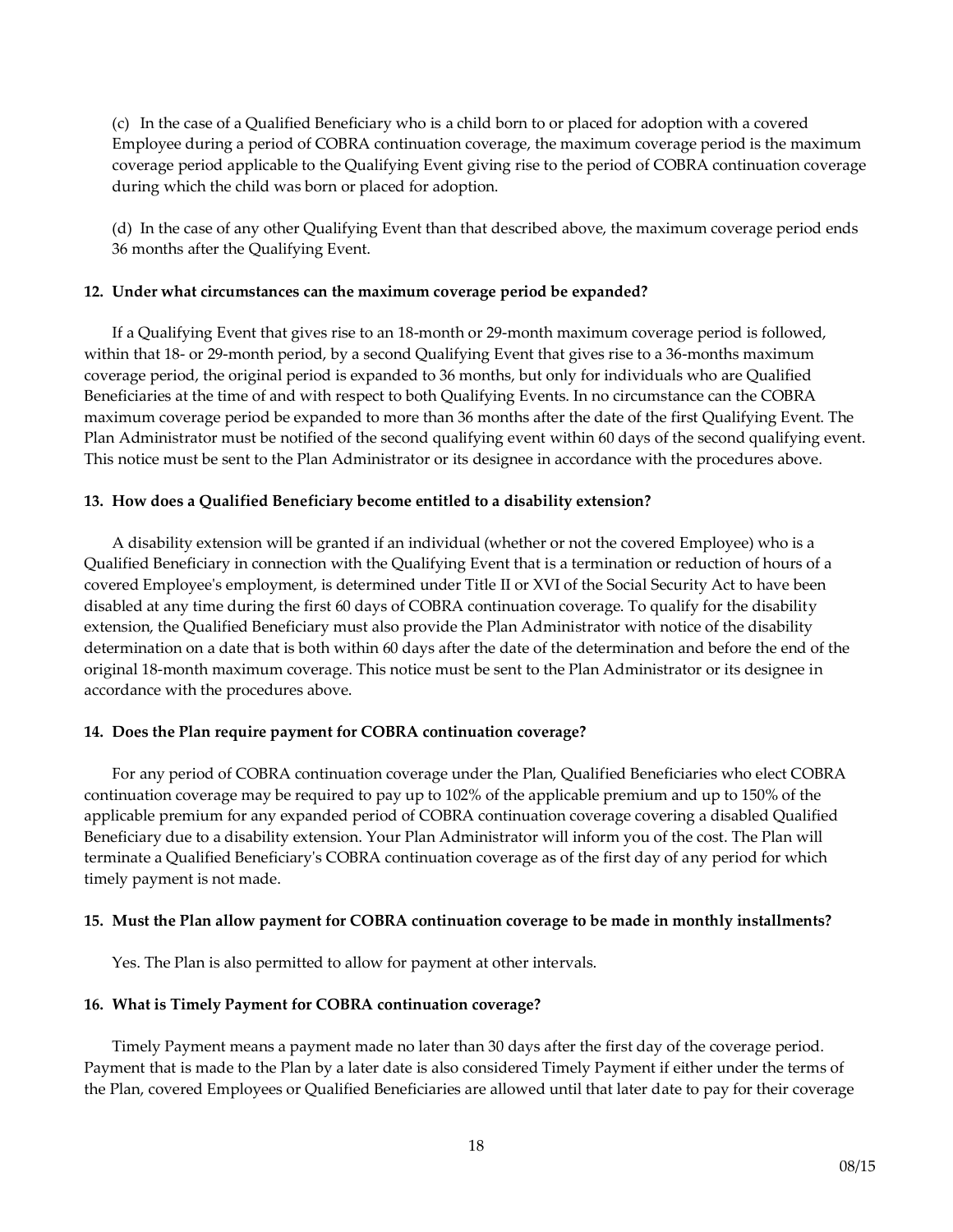for the period or under the terms of an arrangement between the Employer and the entity that provides Plan benefits on the Employer's behalf, the Employer is allowed until that later date to pay for coverage of similarly situated non-COBRA beneficiaries for the period.

Notwithstanding the above paragraph, the Plan does not require payment for any period of COBRA continuation coverage for a Qualified Beneficiary earlier than 45 days after the date on which the election of COBRA continuation coverage is made for that Qualified Beneficiary. Payment is considered made on the date on which it is postmarked to the Plan.

If Timely Payment is made to the Plan in an amount that is not significantly less than the amount the Plan requires to be paid for a period of coverage, then the amount paid will be deemed to satisfy the Plan's requirement for the amount to be paid, unless the Plan notifies the Qualified Beneficiary of the amount of the deficiency and grants a reasonable period of time for payment of the deficiency to be made. A "reasonable period of time" is 30 days after the notice is provided. A shortfall in a Timely Payment is not significant if it is no greater than the lesser of \$50 or 10% of the required amount.

# **17. Must a Qualified Beneficiary be given the right to enroll in a conversion health plan at the end of the maximum coverage period for COBRA continuation coverage?**

If a Qualified Beneficiary's COBRA continuation coverage under a group health plan ends as a result of the expiration of the applicable maximum coverage period, the Plan will, during the 180-day period that ends on that expiration date, provide the Qualified Beneficiary with the option of enrolling under a conversion health plan if such an option is otherwise generally available to similarly situated non-COBRA beneficiaries under the Plan. If such a conversion option is not otherwise generally available, it need not be made available to Qualified Beneficiaries.

# **18. How is my participation in the Health Flexible Spending Account affected?**

You can elect to continue your participation in the Health Flexible Spending Account for the remainder of the Plan Year, subject to the following conditions. You may only continue to participate in the Health Flexible Spending Account if you have elected to contribute more money than you have taken out in claims. For example, if you elected to contribute an annual amount of \$500 and, at the time you terminate employment, you have contributed \$300 but only claimed \$150, you may elect to continue coverage under the Health Flexible Spending Account. If you elect to continue coverage, then you would be able to continue to receive your health reimbursements up to the \$500. However, you must continue to pay for the coverage, just as the money has been taken out of your paycheck, but on an after-tax basis. The Plan can also charge you an extra amount (as explained above for other health benefits) to provide this benefit.

# **IF YOU HAVE QUESTIONS**

If you have questions about your COBRA continuation coverage, you should contact the Plan Administrator or its designee. For more information about your rights under ERISA, including COBRA, the Health Insurance Portability and Accountability Act (HIPAA), and other laws affecting group health plans, contact the nearest Regional or District Office of the U.S. Department of Labor's Employee Benefits Security Administration (EBSA). Addresses and phone numbers of Regional and District EBSA Offices are available through EBSA's website at www.dol.gov/ebsa.